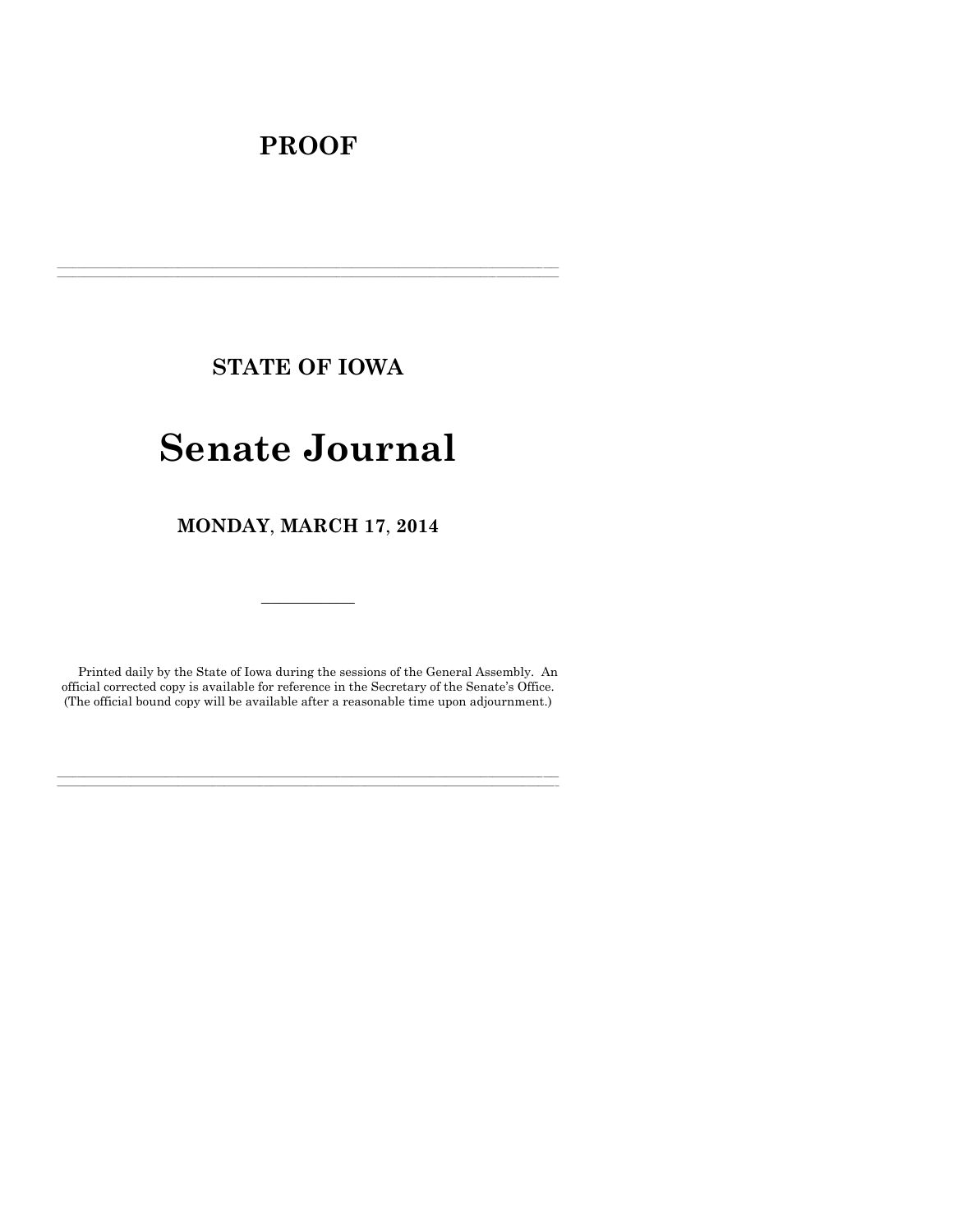# **JOURNAL OF THE SENATE**

 $\overline{\phantom{a}}$ 

SIXTY-FOURTH CALENDAR DAY THIRTY-SEVENTH SESSION DAY

Senate Chamber Des Moines, Iowa, Monday, March 17, 2014

The Senate met in regular session at 1:22 p.m., President Jochum presiding.

Prayer was offered by Grace Mulherin, she is the sister of Michelle Mulherin, our guest from the Irish Parliament, from Dublin, Ireland. She was the guest of Senator Johnson.

# PLEDGE OF ALLEGIANCE

The Pledge of Allegiance was led by Senate Page Randy Tapia.

The Journal of Thursday, March 13, 2014, was approved.

#### SPECIAL GUESTS

Senator Johnson introduced to the Senate chamber Michelle Mulherin, TD, of Ballina, County of Mayo, Ireland. She was accompanied by her sister, Grace, of Dublin, Ireland. Michelle Mulherin, TD, is a member of the Irish Parliament and is in Iowa to celebrate St. Patrick's Day in Emmetsburg.

Michelle Mulherin, TD, addressed the Senate with brief remarks.

The Senate rose and expressed its welcome.

Senator Beall presented Michelle Mulherin, TD, with gifts on behalf of the Iowa Senate and the International Relations Committee.

Senator Johnson introduced to the Senate chamber Emmetsburg's Miss Shamrock 2014, Katlyn Moore, a senior at Spencer High School, accompanied by her parents, Joe and Kelly Kuehler; and the Chairman of the Emmetsburg St. Patrick's Association, Andy Joyce.

The Senate rose and expressed its welcome.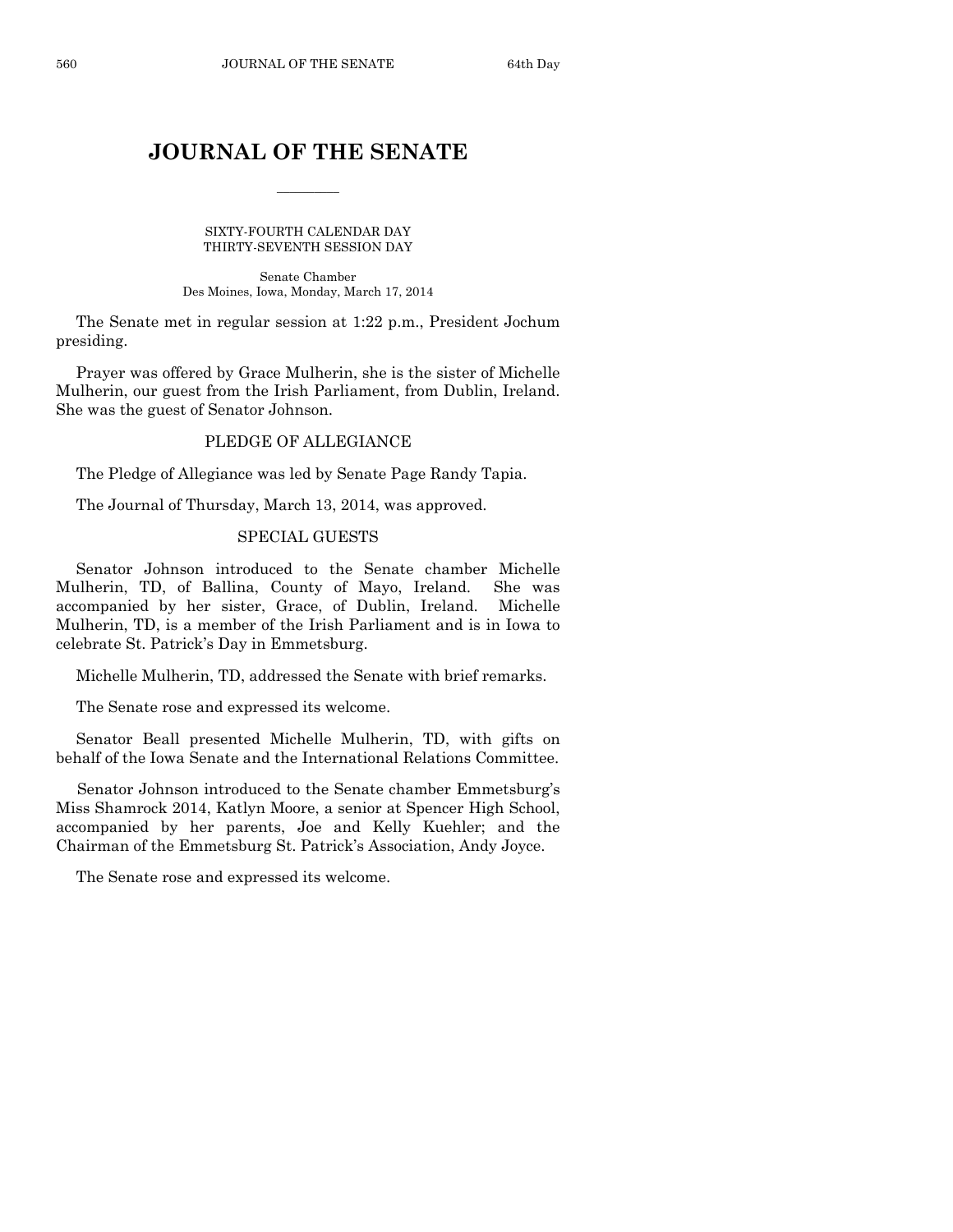# HOUSE MESSAGE RECEIVED

The following message was received from the Chief Clerk of the House:

MADAM PRESIDENT: I am directed to inform your honorable body that the House has on March 13, 2014, **passed** the following bill in which the concurrence of the House was asked:

**[Senate File 2104](http://coolice.legis.iowa.gov/Cool-ICE/default.asp?Category=billinfo&Service=Billbook&frame=1&GA=85&hbill=SF2104)**, a bill for an act relating to the regulation of insurance company holding systems and providing assessments and penalties.

# RECESS

On motion of Senator Gronstal, the Senate recessed at 1:51 p.m. until the completion of a meeting of the committee on Rules and Administration.

# RECONVENED

The Senate reconvened at 1:55 p.m., President Jochum presiding.

The Senate stood at ease at 1:56 p.m. until the fall of the gavel for the purpose of party caucuses.

The Senate resumed session at 3:22 p.m., President Jochum presiding.

## LEAVES OF ABSENCE

Leaves of absence were granted as follows:

Senators Bertrand, Greiner, and Houser, until they arrive, on request of Senator Dix.

#### CONSIDERATION OF BILLS (Unfinished Business Calendar)

Senator Gronstal asked and received unanimous consent to take up for consideration Senate Files 2298, 2269, 2198, and 2167.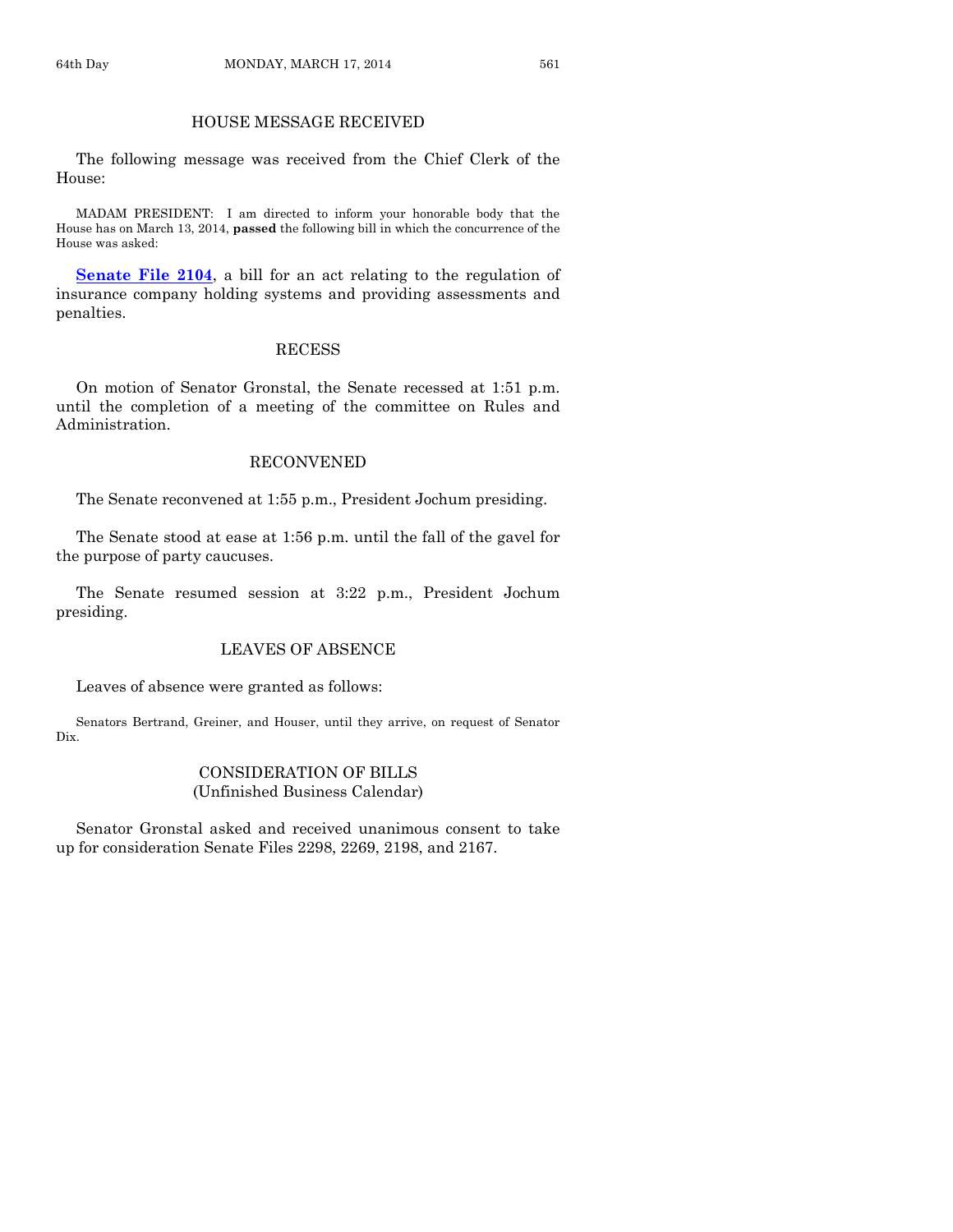#### **[Senate File 2298](http://coolice.legis.iowa.gov/Cool-ICE/default.asp?Category=billinfo&Service=Billbook&frame=1&GA=85&hbill=SF2298)**

On motion of Senator Petersen, **[Senate File 2298](http://coolice.legis.iowa.gov/Cool-ICE/default.asp?Category=billinfo&Service=Billbook&frame=1&GA=85&hbill=SF2298)**, a bill for an act relating to transfer of guardianship in child in need of assistance proceedings, placed on the Unfinished Business Calendar on March 13, 2014, was taken up for consideration.

Senator Petersen offered amendment S–[5048,](http://coolice.legis.iowa.gov/Cool-ICE/default.asp?Category=billinfo&Service=Billbook&frame=1&GA=85&hbill=S5048) filed by her on March 6, 2014, to page 1 of the bill, and moved its adoption.

Amendment  $S-5048$  $S-5048$  was adopted by a voice vote.

Senator Petersen asked and received unanimous consent that **[House File 2421](http://coolice.legis.iowa.gov/Cool-ICE/default.asp?Category=billinfo&Service=Billbook&frame=1&GA=85&hbill=HF2421)** be **substituted** for **[Senate File 2298](http://coolice.legis.iowa.gov/Cool-ICE/default.asp?Category=billinfo&Service=Billbook&frame=1&GA=85&hbill=SF2298)**.

#### **[House File 2421](http://coolice.legis.iowa.gov/Cool-ICE/default.asp?Category=billinfo&Service=Billbook&frame=1&GA=85&hbill=HF2421)**

On motion of Senator Petersen, **[House File 2421](http://coolice.legis.iowa.gov/Cool-ICE/default.asp?Category=billinfo&Service=Billbook&frame=1&GA=85&hbill=HF2421)**, a bill for an act relating to transfer of guardianship in child in need of assistance proceedings, was taken up for consideration.

Senator Petersen moved that the bill be read the last time now and placed upon its passage, which motion prevailed by a voice vote, and the bill was read the last time.

On the question "Shall the bill pass?"  $(H.F. 2421)$ , the vote was:

Yeas, 47:

| Anderson     | Danielson  | Hogg      | Schoenjahn |
|--------------|------------|-----------|------------|
| Beall        | Dearden    | Horn      | Segebart   |
| <b>Behn</b>  | Dix        | Jochum    | Seng       |
| Black        | Dotzler    | Johnson   | Sinclair   |
| Boettger     | Dvorsky    | Kapucian  | Smith      |
| Bolkcom      | Ernst      | Mathis    | Sodders    |
| Bowman       | Feenstra   | McCoy     | Taylor     |
| <b>Brase</b> | Garrett    | Petersen  | Whitver    |
| Breithach    | Gronstal   | Quirmbach | Wilhelm    |
| Chapman      | Guth       | Ragan     | Zaun       |
| Chelgren     | $\rm Hart$ | Rozenboom | Zumbach    |
| Courtney     | Hatch      | Schneider |            |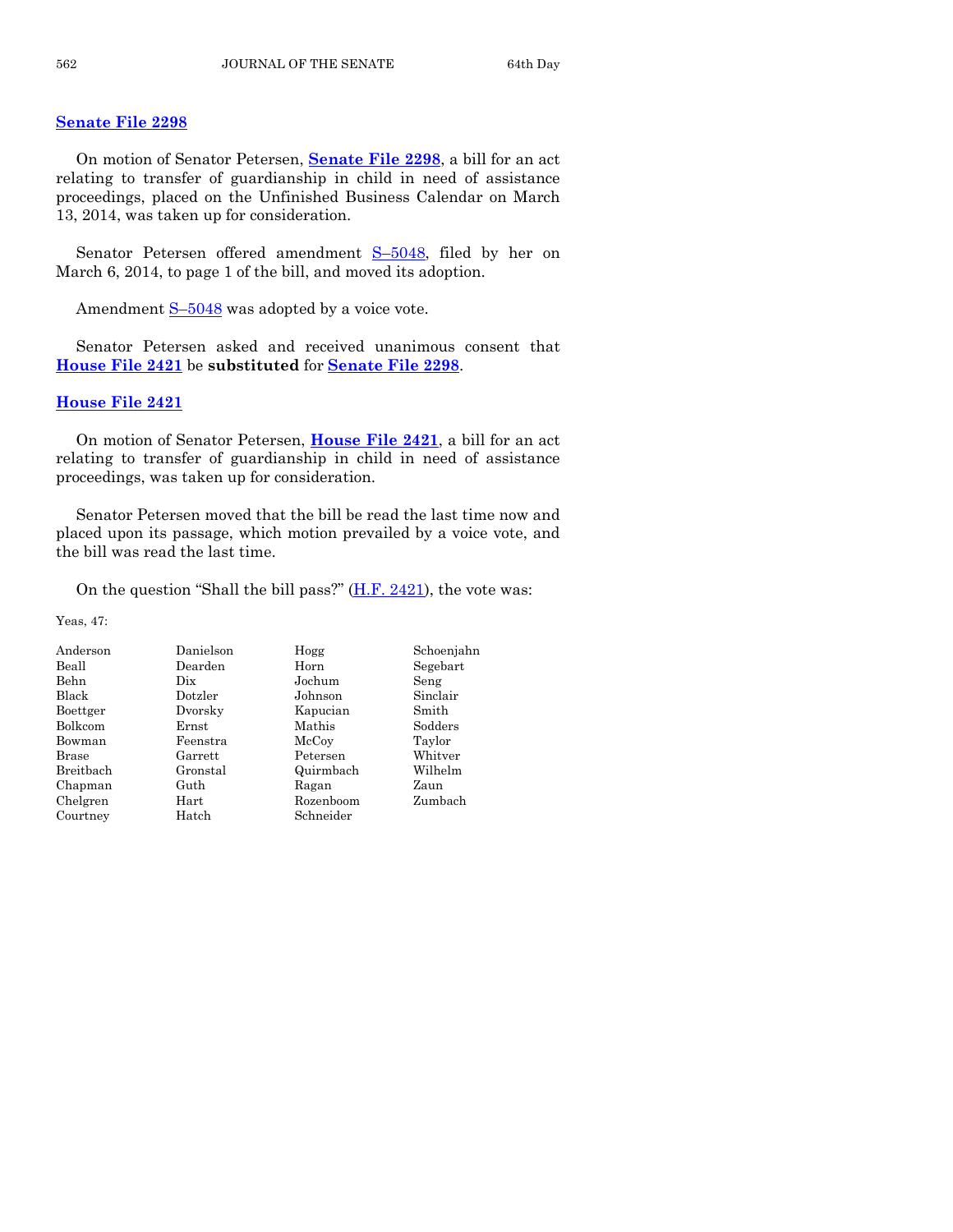Nays, none.

Absent, 3:

Bertrand Greiner Houser

The bill, having received a constitutional majority, was declared to have passed the Senate and the title was agreed to.

#### WITHDRAWN

Senator Petersen asked and received unanimous consent that **[Senate File 2298](http://coolice.legis.iowa.gov/Cool-ICE/default.asp?Category=billinfo&Service=Billbook&frame=1&GA=85&hbill=SF2298)** be **withdrawn** from further consideration of the Senate.

#### **[Senate File 2269](http://coolice.legis.iowa.gov/Cool-ICE/default.asp?Category=billinfo&Service=Billbook&frame=1&GA=85&hbill=SF2269)**

On motion of Senator Mathis, **[Senate File 2269](http://coolice.legis.iowa.gov/Cool-ICE/default.asp?Category=billinfo&Service=Billbook&frame=1&GA=85&hbill=SF2269)**, a bill for an act modifying supplementary weighting for shared operational functions of school districts and area education agencies and including effective date provisions, placed on the Unfinished Business Calendar on March 13, 2014, was taken up for consideration.

Senator Mathis offered amendment S-[5068,](http://coolice.legis.iowa.gov/Cool-ICE/default.asp?Category=billinfo&Service=Billbook&frame=1&GA=85&hbill=S5068) filed by her from the floor, striking and replacing everything after the enacting clause and amending the title page of the bill, and moved its adoption.

Amendment  $S-5068$  $S-5068$  was adopted by a voice vote.

Senator Mathis asked and received unanimous consent that **[House File 2271](http://coolice.legis.iowa.gov/Cool-ICE/default.asp?Category=billinfo&Service=Billbook&frame=1&GA=85&hbill=HF2271)** be **substituted** for **[Senate File 2269](http://coolice.legis.iowa.gov/Cool-ICE/default.asp?Category=billinfo&Service=Billbook&frame=1&GA=85&hbill=SF2269)**.

#### **[House File 2271](http://coolice.legis.iowa.gov/Cool-ICE/default.asp?Category=billinfo&Service=Billbook&frame=1&GA=85&hbill=HF2271)**

On motion of Senator Mathis, **[House File 2271](http://coolice.legis.iowa.gov/Cool-ICE/default.asp?Category=billinfo&Service=Billbook&frame=1&GA=85&hbill=HF2271)**, a bill for an act modifying supplementary weighting for shared operational functions of school districts and area education agencies and including effective date provisions, was taken up for consideration.

Senator Mathis moved that the bill be read the last time now and placed upon its passage, which motion prevailed by a voice vote, and the bill was read the last time.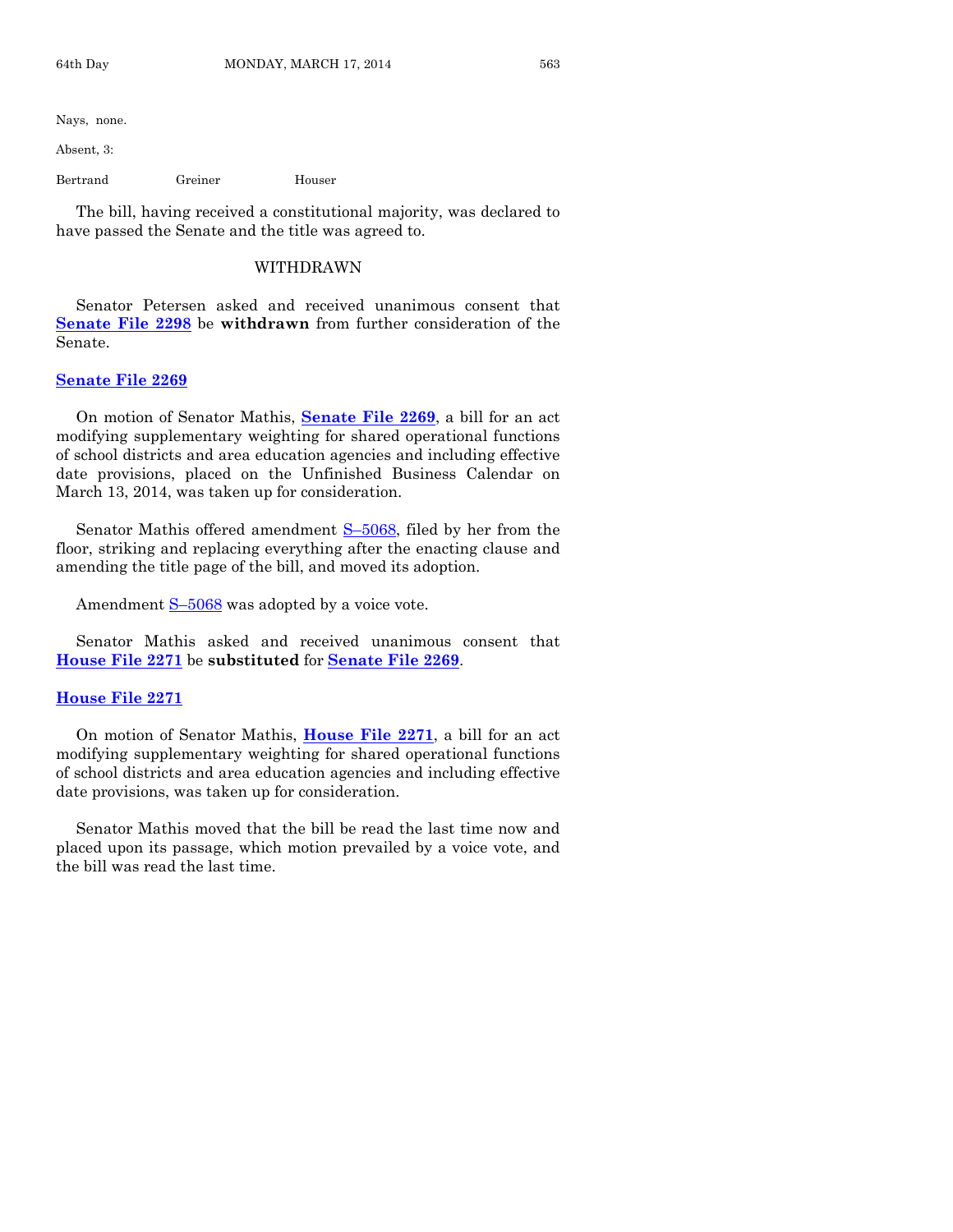## On the question "Shall the bill pass?" [\(H.F. 2271\)](http://coolice.legis.iowa.gov/Cool-ICE/default.asp?Category=billinfo&Service=Billbook&frame=1&GA=85&hbill=HF2271), the vote was:

Yeas, 46:

| Anderson         | Dearden  | Horn       | Segebart |
|------------------|----------|------------|----------|
| Beall            | Dix.     | Jochum     | Seng     |
| Behn             | Dotzler  | Johnson    | Sinclair |
| Black            | Dvorsky  | Kapucian   | Smith    |
| Boettger         | Ernst    | Mathis     | Sodders  |
| <b>Bolkcom</b>   | Feenstra | McCoy      | Taylor   |
| Bowman           | Garrett  | Petersen   | Whitver  |
| <b>Brase</b>     | Gronstal | Quirmbach  | Wilhelm  |
| <b>Breithach</b> | Guth     | Ragan      | Zaun     |
| Chapman          | Hart     | Rozenboom  | Zumbach  |
| Courtney         | Hatch    | Schneider  |          |
| Danielson        | Hogg     | Schoenjahn |          |
| Nays, $1$ :      |          |            |          |
| Chelgren         |          |            |          |
|                  |          |            |          |

Absent, 3: Bertrand Greiner Houser

The bill, having received a constitutional majority, was declared to have passed the Senate and the title was agreed to.

# WITHDRAWN

Senator Mathis asked and received unanimous consent that **[Senate File 2269](http://coolice.legis.iowa.gov/Cool-ICE/default.asp?Category=billinfo&Service=Billbook&frame=1&GA=85&hbill=SF2269)** be **withdrawn** from further consideration of the Senate.

## **[Senate File 2198](http://coolice.legis.iowa.gov/Cool-ICE/default.asp?Category=billinfo&Service=Billbook&frame=1&GA=85&hbill=SF2198)**

On motion of Senator Black, **[Senate File 2198](http://coolice.legis.iowa.gov/Cool-ICE/default.asp?Category=billinfo&Service=Billbook&frame=1&GA=85&hbill=SF2198)**, a bill for an act providing for the issuance of a paddlefish fishing license and tag and providing penalties, placed on the Unfinished Business Calendar on March 13, 2014, with report of committee on Ways and Means recommending passage, was taken up for consideration.

Senator Black moved that the bill be read the last time now and placed upon its passage, which motion prevailed by a voice vote, and the bill was read the last time.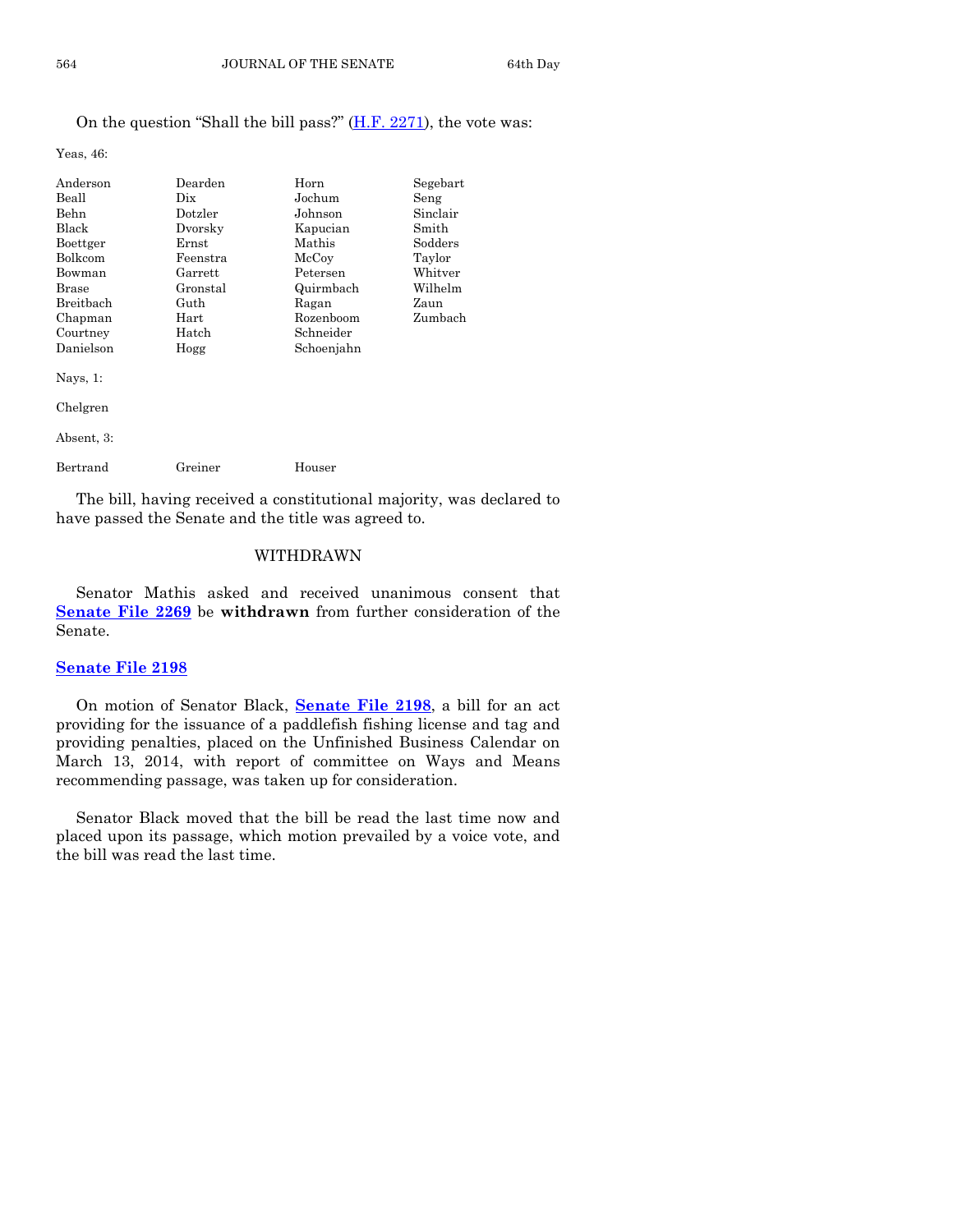#### On the question "Shall the bill pass?" [\(S.F. 2198\)](http://coolice.legis.iowa.gov/Cool-ICE/default.asp?Category=billinfo&Service=Billbook&frame=1&GA=85&hbill=SF2198), the vote was:

Yeas, 47:

| Anderson     | Danielson   | Hogg      | Schoenjahn |
|--------------|-------------|-----------|------------|
| Beall        | Dearden     | Horn      | Segebart   |
| Behn         | Dix.        | Jochum    | Seng       |
| Black        | Dotzler     | Johnson   | Sinclair   |
| Boettger     | Dvorsky     | Kapucian  | Smith      |
| Bolkcom      | $\rm Ernst$ | Mathis    | Sodders    |
| Bowman       | Feenstra    | McCoy     | Taylor     |
| <b>Brase</b> | Garrett     | Petersen  | Whitver    |
| Breitbach    | Gronstal    | Quirmbach | Wilhelm    |
| Chapman      | Guth        | Ragan     | Zaun       |
| Chelgren     | Hart        | Rozenboom | Zumbach    |
| Courtney     | Hatch       | Schneider |            |
| Nays, none.  |             |           |            |
| Absent, 3:   |             |           |            |
| Bertrand     | Greiner     | Houser    |            |

The bill, having received a constitutional majority, was declared to have passed the Senate and the title was agreed to.

#### **[Senate File 2167](http://coolice.legis.iowa.gov/Cool-ICE/default.asp?Category=billinfo&Service=Billbook&frame=1&GA=85&hbill=SF2167)**

On motion of Senator Mathis, **[Senate File 2167](http://coolice.legis.iowa.gov/Cool-ICE/default.asp?Category=billinfo&Service=Billbook&frame=1&GA=85&hbill=SF2167)**, a bill for an act relating to employment, disciplinary, and other procedures for entities regulated by the department of inspections and appeals, and including applicability provisions, placed on the Unfinished Business Calendar on March 13, 2014, was taken up for consideration.

Senator Mathis offered amendment S-[5069,](http://coolice.legis.iowa.gov/Cool-ICE/default.asp?Category=billinfo&Service=Billbook&frame=1&GA=85&hbill=S5069) filed by her from the floor to pages 2 and 12–14 of the bill, and moved its adoption.

Amendment  $S-5069$  $S-5069$  was adopted by a voice vote.

Senator Mathis asked and received unanimous consent that **[House File 2365](http://coolice.legis.iowa.gov/Cool-ICE/default.asp?Category=billinfo&Service=Billbook&frame=1&GA=85&hbill=HF2365)** be **substituted** for **[Senate File 2167](http://coolice.legis.iowa.gov/Cool-ICE/default.asp?Category=billinfo&Service=Billbook&frame=1&GA=85&hbill=SF2167)**.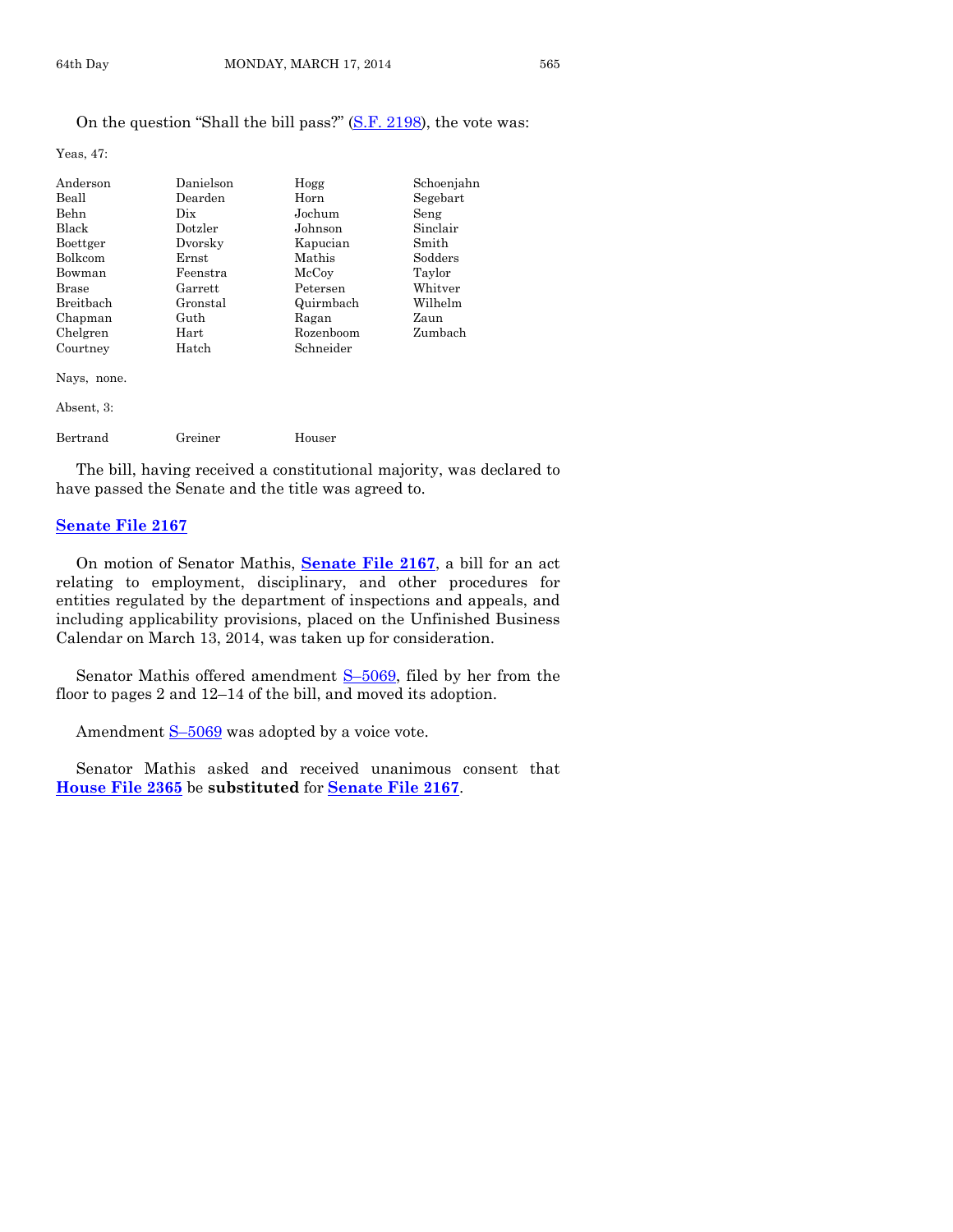# **[House File 2365](http://coolice.legis.iowa.gov/Cool-ICE/default.asp?Category=billinfo&Service=Billbook&frame=1&GA=85&hbill=HF2365)**

On motion of Senator Mathis, **[House File 2365](http://coolice.legis.iowa.gov/Cool-ICE/default.asp?Category=billinfo&Service=Billbook&frame=1&GA=85&hbill=HF2365)**, a bill for an act relating to employment, disciplinary, and other procedures for entities regulated by the department of inspections and appeals, and including applicability provisions, was taken up for consideration.

Senator Mathis moved that the bill be read the last time now and placed upon its passage, which motion prevailed by a voice vote, and the bill was read the last time.

On the question "Shall the bill pass?"  $(H.F. 2365)$ , the vote was:

Yeas, 47:

| Anderson         | Danielson | Hogg      | Schoenjahn |
|------------------|-----------|-----------|------------|
| Beall            | Dearden   | Horn      | Segebart   |
| <b>Behn</b>      | Dix       | Jochum    | Seng       |
| <b>Black</b>     | Dotzler   | Johnson   | Sinclair   |
| Boettger         | Dvorsky   | Kapucian  | Smith      |
| <b>Bolkcom</b>   | Ernst     | Mathis    | Sodders    |
| Bowman           | Feenstra  | McCoy     | Taylor     |
| Brase            | Garrett   | Petersen  | Whitver    |
| <b>Breithach</b> | Gronstal  | Quirmbach | Wilhelm    |
| Chapman          | Guth      | Ragan     | Zaun       |
| Chelgren         | Hart      | Rozenboom | Zumbach    |
| Courtney         | Hatch     | Schneider |            |
| $\mathbf{r}$     |           |           |            |

Nays, none.

```
Absent, 3:
```

```
Bertrand Greiner Houser
```
The bill, having received a constitutional majority, was declared to have passed the Senate and the title was agreed to.

#### WITHDRAWN

Senator Mathis asked and received unanimous consent that **[Senate File 2167](http://coolice.legis.iowa.gov/Cool-ICE/default.asp?Category=billinfo&Service=Billbook&frame=1&GA=85&hbill=SF2167)** be **withdrawn** from further consideration of the Senate.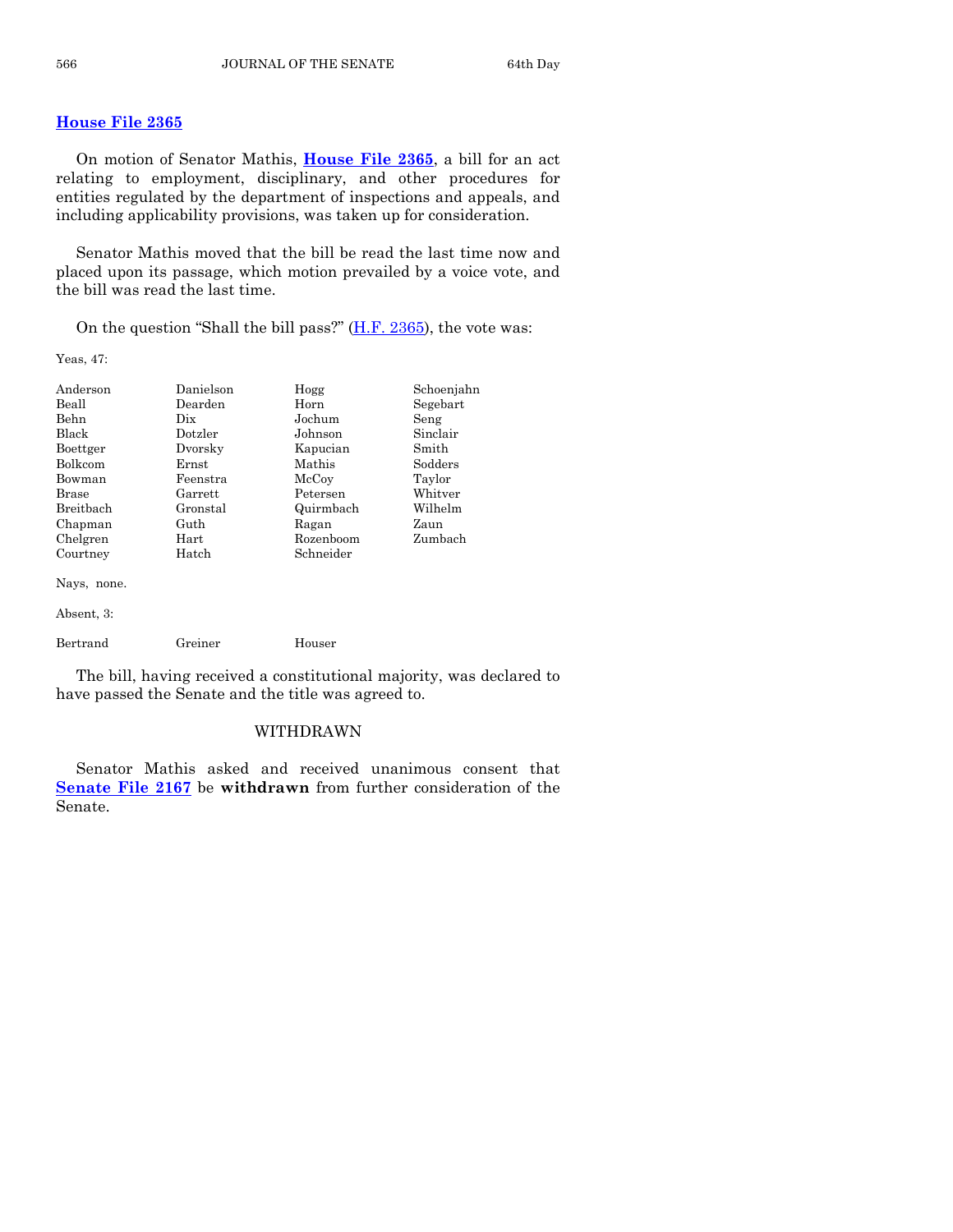# CONSIDERATION OF BILLS (Ways and Means Calendar)

Senator Gronstal asked and received unanimous consent to take up for consideration House Files 2436 and 2435.

#### **[House File 2436](http://coolice.legis.iowa.gov/Cool-ICE/default.asp?Category=billinfo&Service=Billbook&frame=1&GA=85&hbill=HF2436)**

On motion of Senator Dotzler, **[House File 2436](http://coolice.legis.iowa.gov/Cool-ICE/default.asp?Category=billinfo&Service=Billbook&frame=1&GA=85&hbill=HF2436)**, a bill for an act relating to the administration of the streamlined sales tax agreement by the department of revenue, with report of committee recommending passage, was taken up for consideration.

Senator Dotzler moved that the bill be read the last time now and placed upon its passage, which motion prevailed by a voice vote, and the bill was read the last time.

On the question "Shall the bill pass?"  $(H.F. 2436)$ , the vote was:

Yeas, 47:

| Anderson       | Danielson | Hogg      | Schoenjahn |
|----------------|-----------|-----------|------------|
| Beall          | Dearden   | Horn      | Segebart   |
| Behn           | Dix       | Jochum    | Seng       |
| Black          | Dotzler   | Johnson   | Sinclair   |
| Boettger       | Dvorsky   | Kapucian  | Smith      |
| <b>Bolkcom</b> | Ernst     | Mathis    | Sodders    |
| Bowman         | Feenstra  | McCoy     | Taylor     |
| Brase          | Garrett   | Petersen  | Whitver    |
| Breithach      | Gronstal  | Quirmbach | Wilhelm    |
| Chapman        | Guth      | Ragan     | Zaun       |
| Chelgren       | Hart      | Rozenboom | Zumbach    |
| Courtney       | Hatch     | Schneider |            |
|                |           |           |            |

Nays, none.

Absent, 3:

Bertrand Greiner Houser

The bill, having received a constitutional majority, was declared to have passed the Senate and the title was agreed to.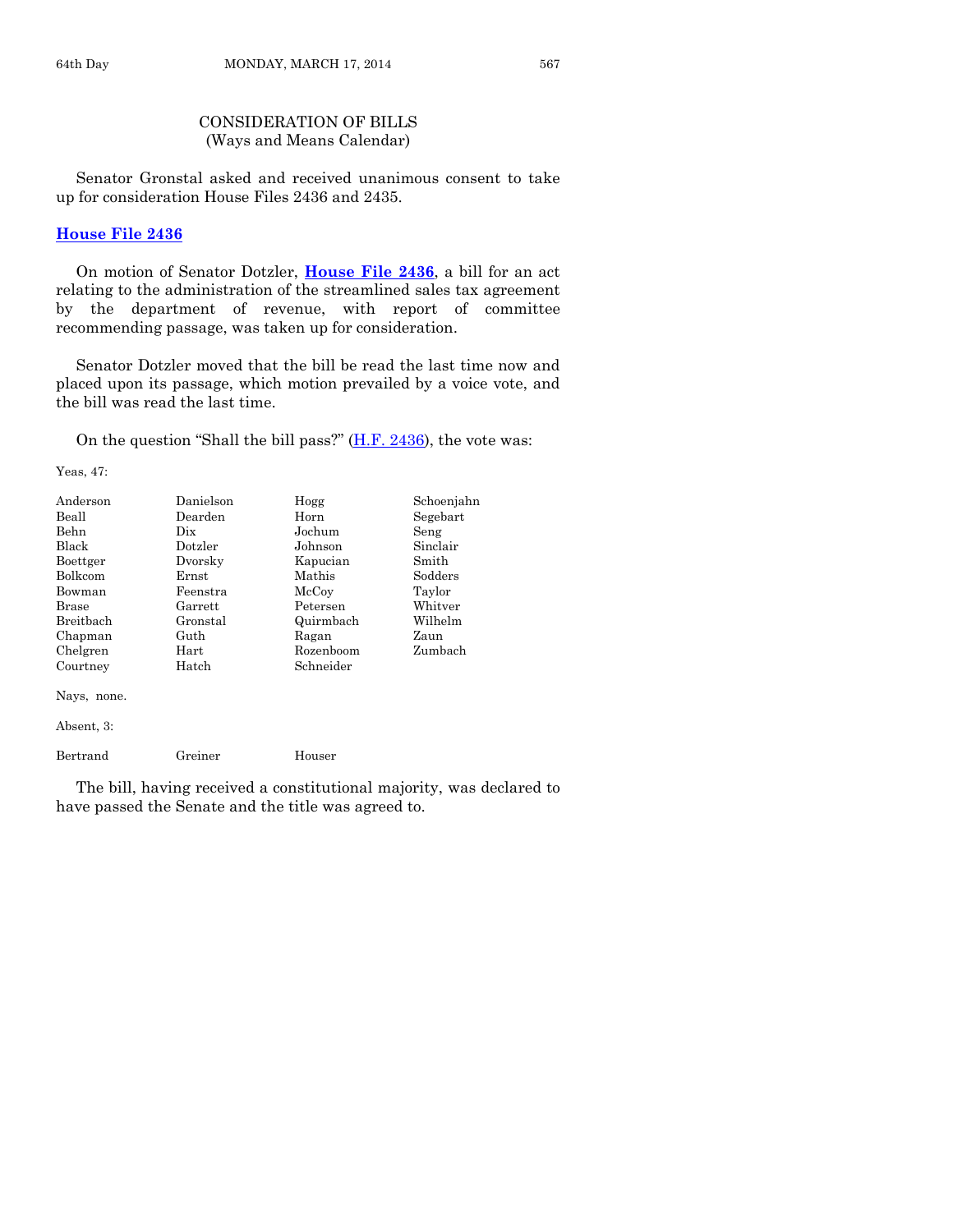#### **[House File 2435](http://coolice.legis.iowa.gov/Cool-ICE/default.asp?Category=billinfo&Service=Billbook&frame=1&GA=85&hbill=HF2435)**

On motion of Senator Hogg, **[House File 2435](http://coolice.legis.iowa.gov/Cool-ICE/default.asp?Category=billinfo&Service=Billbook&frame=1&GA=85&hbill=HF2435)**, a bill for an act relating to taxation by updating the Code references to the Internal Revenue Code, providing for the repeal of the generation skipping transfer tax and Iowa estate tax, and including effective date and retroactive applicability provisions, with report of committee recommending passage, was taken up for consideration.

Senator Hogg moved that the bill be read the last time now and placed upon its passage, which motion prevailed by a voice vote, and the bill was read the last time.

On the question "Shall the bill pass?"  $(H.F. 2435)$ , the vote was:

Yeas, 47:

| Anderson<br>Beall<br>Behn<br>Black<br>Boettger<br><b>Bolkcom</b><br>Bowman<br><b>Brase</b><br><b>Breithach</b><br>Chapman | Danielson<br>Dearden<br>Dix<br>$_{\rm Dotzler}$<br>Dvorsky<br>Ernst<br>Feenstra<br>Garrett<br>Gronstal<br>Guth | Hogg<br>Horn<br>Jochum<br>Johnson<br>Kapucian<br>Mathis<br>McCoy<br>Petersen<br>Quirmbach<br>Ragan | Schoenjahn<br>Segebart<br>Seng<br>Sinclair<br>Smith<br>Sodders<br>Taylor<br>Whitver<br>Wilhelm<br>Zaun |
|---------------------------------------------------------------------------------------------------------------------------|----------------------------------------------------------------------------------------------------------------|----------------------------------------------------------------------------------------------------|--------------------------------------------------------------------------------------------------------|
| Chelgren<br>Courtney                                                                                                      | Hart<br>Hatch                                                                                                  | Rozenboom<br>Schneider                                                                             | Zumbach                                                                                                |
| Nays, none.                                                                                                               |                                                                                                                |                                                                                                    |                                                                                                        |
| Absent, 3:                                                                                                                |                                                                                                                |                                                                                                    |                                                                                                        |
| Bertrand                                                                                                                  | Greiner                                                                                                        | Houser                                                                                             |                                                                                                        |

The bill, having received a constitutional majority, was declared to have passed the Senate and the title was agreed to.

# IMMEDIATELY MESSAGED

Senator Gronstal asked and received unanimous consent that **[Senate File 2198](http://coolice.legis.iowa.gov/Cool-ICE/default.asp?Category=billinfo&Service=Billbook&frame=1&GA=85&hbill=SF2198)** and **House Files 2271**, **2365**, **2421**, **2435**, and **2436** be **immediately messaged** to the House.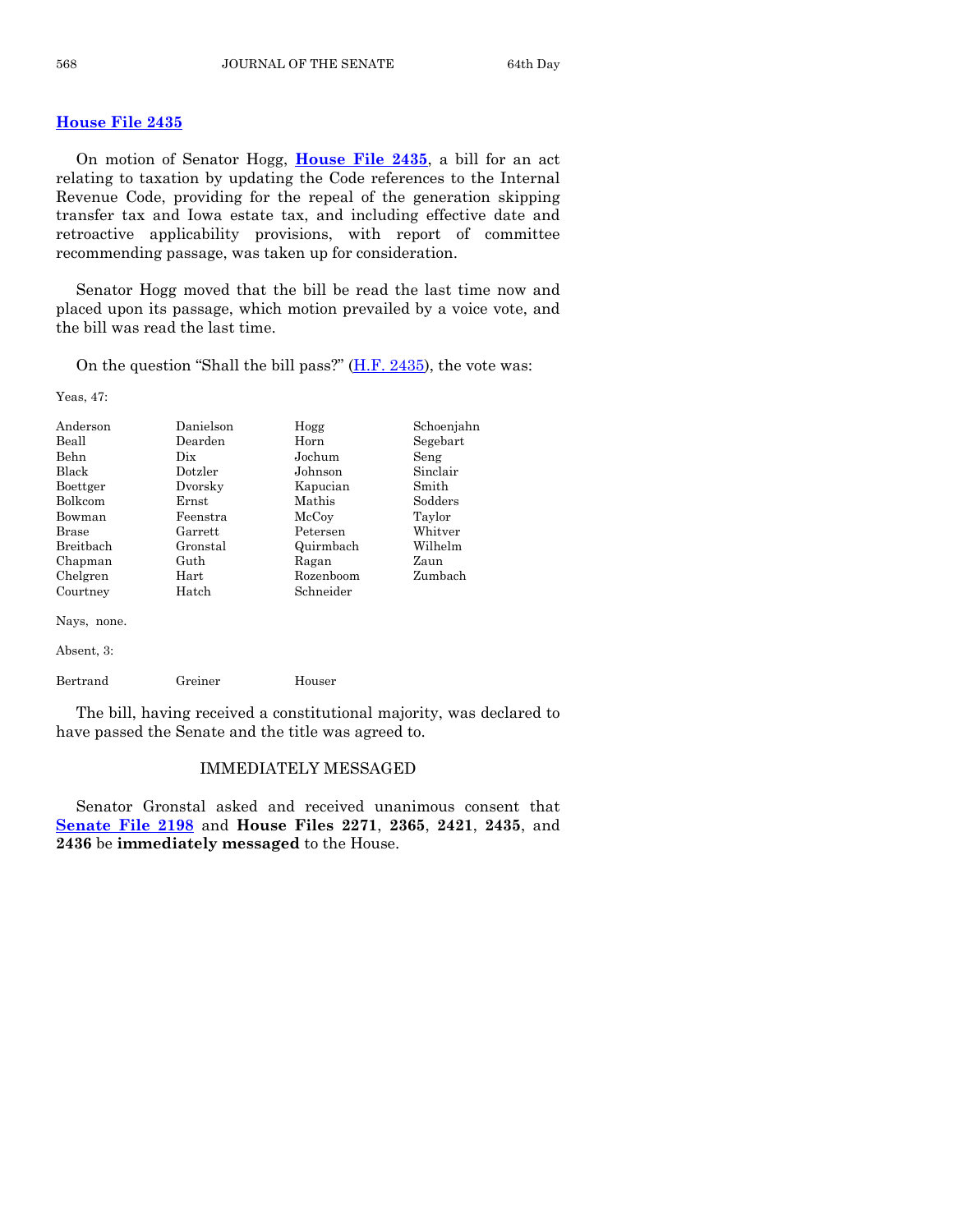# CONSIDERATION OF BILLS (Regular Calendar)

Senator Gronstal asked and received unanimous consent to take up for consideration House Files 2408, 2389, 2388, and 2346.

#### **[House File 2408](http://coolice.legis.iowa.gov/Cool-ICE/default.asp?Category=billinfo&Service=Billbook&frame=1&GA=85&hbill=HF2408)**

On motion of Senator McCoy, **[House File 2408](http://coolice.legis.iowa.gov/Cool-ICE/default.asp?Category=billinfo&Service=Billbook&frame=1&GA=85&hbill=HF2408)**, a bill for an act modifying notification requirements applicable to underground facility excavations where underground facilities are present, with report of committee recommending passage, was taken up for consideration.

Senator McCoy moved that the bill be read the last time now and placed upon its passage, which motion prevailed by a voice vote, and the bill was read the last time.

On the question "Shall the bill pass?"  $(H.F. 2408)$ , the vote was:

Yeas, 47:

| Anderson         | Danielson | Hogg      | Schoenjahn |
|------------------|-----------|-----------|------------|
| Beall            | Dearden   | Horn      | Segebart   |
| Behn             | Dix       | Jochum    | Seng       |
| Black            | Dotzler   | Johnson   | Sinclair   |
| Boettger         | Dvorsky   | Kapucian  | Smith      |
| Bolkcom          | Ernst     | Mathis    | Sodders    |
| Bowman           | Feenstra  | McCoy     | Taylor     |
| Brase            | Garrett   | Petersen  | Whitver    |
| <b>Breithach</b> | Gronstal  | Quirmbach | Wilhelm    |
| Chapman          | Guth      | Ragan     | Zaun       |
| Chelgren         | Hart      | Rozenboom | Zumbach    |
| Courtney         | Hatch     | Schneider |            |
| Nays, none.      |           |           |            |

Absent, 3:

Bertrand Greiner Houser

The bill, having received a constitutional majority, was declared to have passed the Senate and the title was agreed to.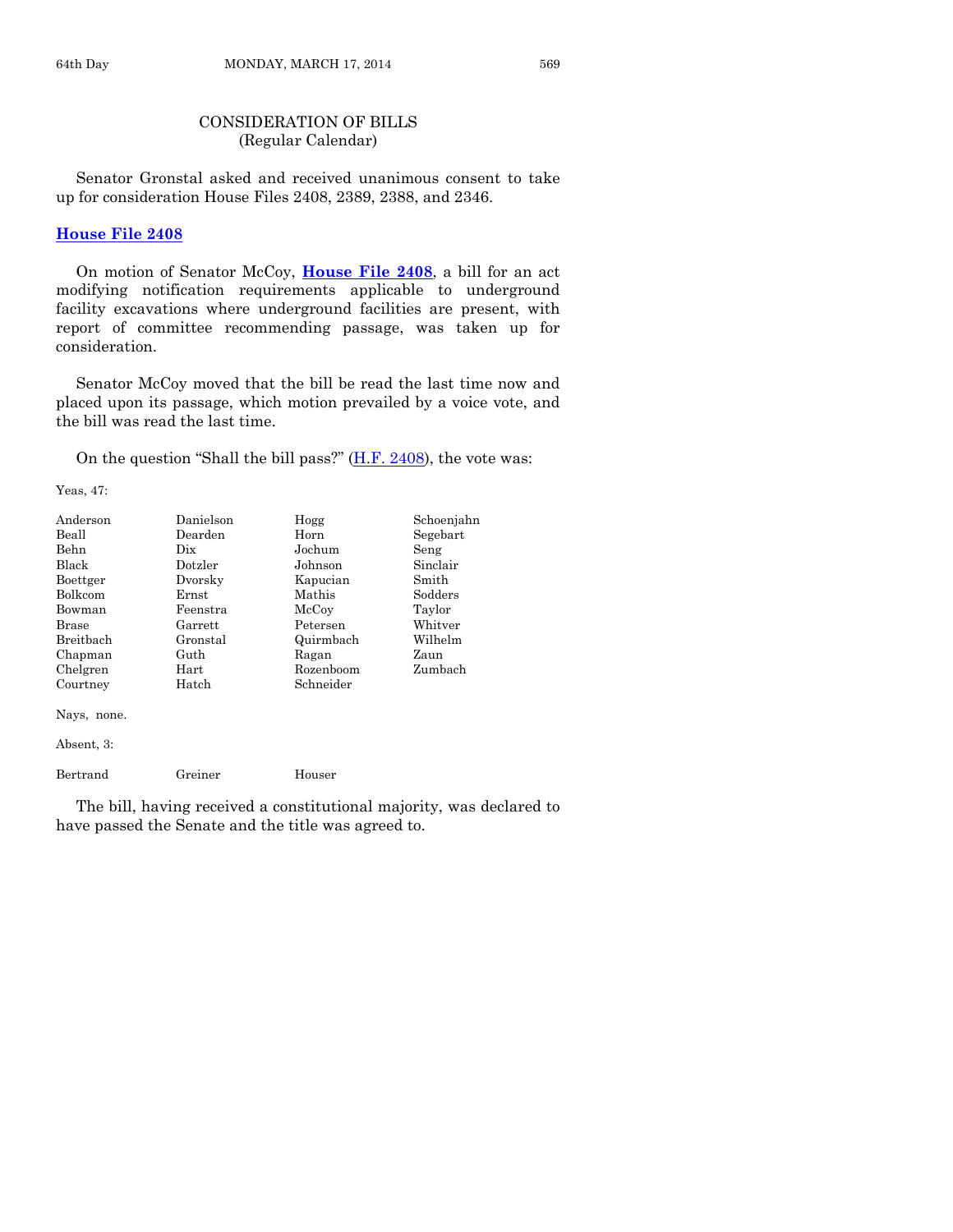# **[House File 2389](http://coolice.legis.iowa.gov/Cool-ICE/default.asp?Category=billinfo&Service=Billbook&frame=1&GA=85&hbill=HF2389)**

On motion of Senator Mathis, **[House File 2389](http://coolice.legis.iowa.gov/Cool-ICE/default.asp?Category=billinfo&Service=Billbook&frame=1&GA=85&hbill=HF2389)**, a bill for an act relating to misconduct under the code of professional conduct and ethics of the board of educational examiners and making penalties applicable, with report of committee recommending passage, was taken up for consideration.

Senator Mathis moved that the bill be read the last time now and placed upon its passage, which motion prevailed by a voice vote, and the bill was read the last time.

On the question "Shall the bill pass?"  $(H.F. 2389)$ , the vote was:

Yeas, 47:

| Anderson<br>Beall<br>Behn<br><b>Black</b><br>Boettger<br>Bolkcom<br>Bowman<br><b>Brase</b><br><b>Breithach</b><br>Chapman<br>Chelgren | Danielson<br>Dearden<br>Dix<br>Dotzler<br>Dvorsky<br>Ernst<br>Feenstra<br>Garrett<br>Gronstal<br>Guth<br>Hart | Hogg<br>Horn<br>Jochum<br>Johnson<br>Kapucian<br>Mathis<br>McCoy<br>Petersen<br>Quirmbach<br>Ragan<br>Rozenboom | Schoenjahn<br>Segebart<br>Seng<br>Sinclair<br>Smith<br>Sodders<br>Taylor<br>Whitver<br>Wilhelm<br>Zaun<br>Zumbach |
|---------------------------------------------------------------------------------------------------------------------------------------|---------------------------------------------------------------------------------------------------------------|-----------------------------------------------------------------------------------------------------------------|-------------------------------------------------------------------------------------------------------------------|
| Courtney                                                                                                                              | Hatch                                                                                                         | Schneider                                                                                                       |                                                                                                                   |
| Nays, none.                                                                                                                           |                                                                                                               |                                                                                                                 |                                                                                                                   |
| Absent, 3:                                                                                                                            |                                                                                                               |                                                                                                                 |                                                                                                                   |
| Bertrand                                                                                                                              | Greiner                                                                                                       | Houser                                                                                                          |                                                                                                                   |

The bill, having received a constitutional majority, was declared to have passed the Senate and the title was agreed to.

#### **[House File 2388](http://coolice.legis.iowa.gov/Cool-ICE/default.asp?Category=billinfo&Service=Billbook&frame=1&GA=85&hbill=HF2388)**

On motion of Senator Hart, **[House File 2388](http://coolice.legis.iowa.gov/Cool-ICE/default.asp?Category=billinfo&Service=Billbook&frame=1&GA=85&hbill=HF2388)**, a bill for an act relating to continuity of learning for children receiving foster care services, with report of committee recommending passage, was taken up for consideration.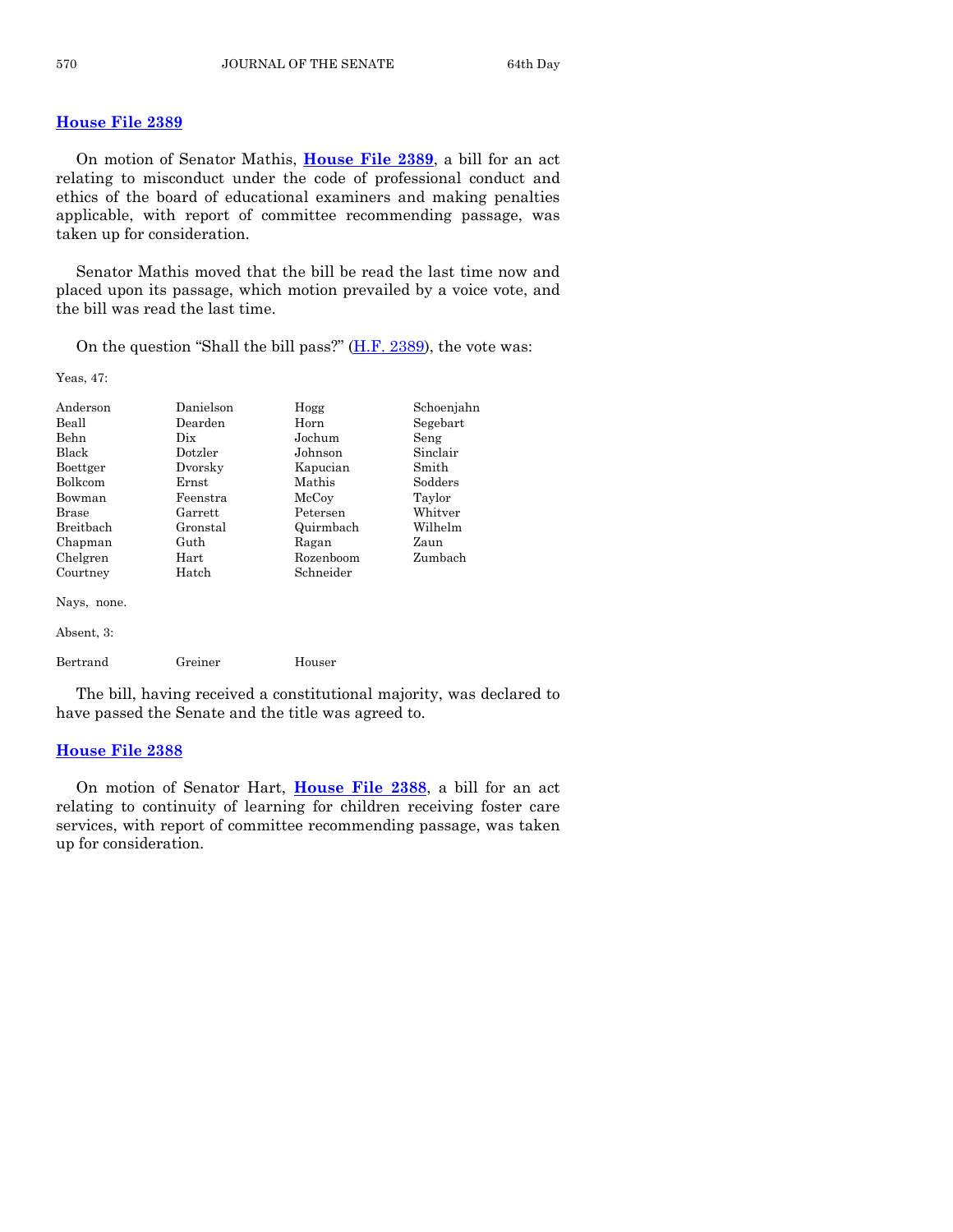Senator Hart offered amendment S–[5071,](http://coolice.legis.iowa.gov/Cool-ICE/default.asp?Category=billinfo&Service=Billbook&frame=1&GA=85&hbill=S5071) filed by her from the floor to pages 1 and 2 and amending the title page of the bill, and moved its adoption.

Amendment  $S-5071$  $S-5071$  was adopted by a voice vote.

Senator Hart moved that the bill be read the last time now and placed upon its passage, which motion prevailed by a voice vote, and the bill was read the last time.

On the question "Shall the bill pass?"  $(H.F. 2388)$ , the vote was:

Yeas, 47:

| Anderson       | Danielson | Hogg      | Schoenjahn |
|----------------|-----------|-----------|------------|
| Beall          | Dearden   | Horn      | Segebart   |
| Behn           | Dix       | Jochum    | Seng       |
| Black          | Dotzler   | Johnson   | Sinclair   |
| Boettger       | Dvorsky   | Kapucian  | Smith      |
| <b>Bolkcom</b> | Ernst     | Mathis    | Sodders    |
| Bowman         | Feenstra  | McCoy     | Taylor     |
| Brase          | Garrett   | Petersen  | Whitver    |
| Breitbach      | Gronstal  | Quirmbach | Wilhelm    |
| Chapman        | Guth      | Ragan     | Zaun       |
| Chelgren       | Hart      | Rozenboom | Zumbach    |
| Courtney       | Hatch     | Schneider |            |
| Nays, none.    |           |           |            |
| Absent, 3:     |           |           |            |
| Bertrand       | Greiner   | Houser    |            |

The bill, having received a constitutional majority, was declared to have passed the Senate and the title, as amended, was agreed to.

#### **[House File 2346](http://coolice.legis.iowa.gov/Cool-ICE/default.asp?Category=billinfo&Service=Billbook&frame=1&GA=85&hbill=HF2346)**

On motion of Senator Brase, **[House File 2346](http://coolice.legis.iowa.gov/Cool-ICE/default.asp?Category=billinfo&Service=Billbook&frame=1&GA=85&hbill=HF2346)**, a bill for an act relating to solid waste, with report of committee recommending passage, was taken up for consideration.

Senator Brase moved that the bill be read the last time now and placed upon its passage, which motion prevailed by a voice vote, and the bill was read the last time.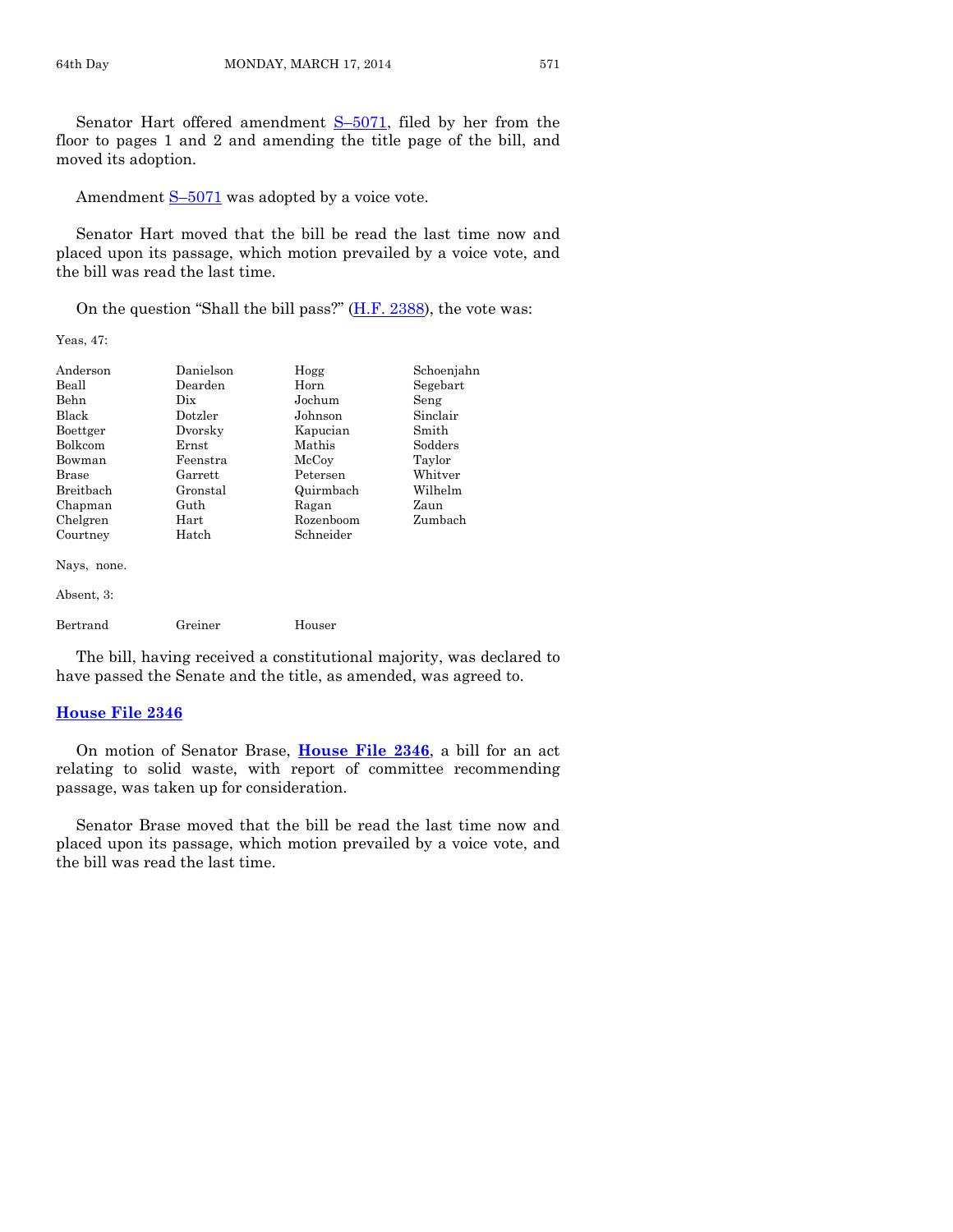# On the question "Shall the bill pass?" [\(H.F. 2346\)](http://coolice.legis.iowa.gov/Cool-ICE/default.asp?Category=billinfo&Service=Billbook&frame=1&GA=85&hbill=HF2346), the vote was:

Yeas, 47:

| Anderson       | Danielson      | Hogg      | Schoenjahn |
|----------------|----------------|-----------|------------|
| Beall          | Dearden        | Horn      | Segebart   |
| <b>Behn</b>    | Dix            | Jochum    | Seng       |
| Black          | Dotzler        | Johnson   | Sinclair   |
| Boettger       | Dvorsky        | Kapucian  | Smith      |
| <b>Bolkcom</b> | Ernst          | Mathis    | Sodders    |
| Bowman         | Feenstra       | McCoy     | Taylor     |
| <b>Brase</b>   | $\rm{Garrett}$ | Petersen  | Whitver    |
| Breitbach      | Gronstal       | Quirmbach | Wilhelm    |
| Chapman        | Guth           | Ragan     | Zaun       |
| Chelgren       | $\rm Hart$     | Rozenboom | Zumbach    |
| Courtney       | Hatch          | Schneider |            |
|                |                |           |            |

Nays, none.

Absent, 3:

Bertrand Greiner Houser

The bill, having received a constitutional majority, was declared to have passed the Senate and the title was agreed to.

# IMMEDIATELY MESSAGED

Senator Gronstal asked and received unanimous consent that **House Files 2346**, **2388**, **2389**, and **2408** be **immediately messaged** to the House.

# CONSIDERATION OF BILLS (Unfinished Business Calendar)

Senator Gronstal asked and received unanimous consent to take up for consideration Senate Files 2337 and 2318.

# **[Senate File 2337](http://coolice.legis.iowa.gov/Cool-ICE/default.asp?Category=billinfo&Service=Billbook&frame=1&GA=85&hbill=SF2337)**

On motion of Senator Petersen, **[Senate File 2337](http://coolice.legis.iowa.gov/Cool-ICE/default.asp?Category=billinfo&Service=Billbook&frame=1&GA=85&hbill=SF2337)**, a bill for an act relating to the child and dependent care credit available against the individual income tax, and including retroactive applicability provisions, placed on the Unfinished Business Calendar on March 13, 2014, was taken up for consideration.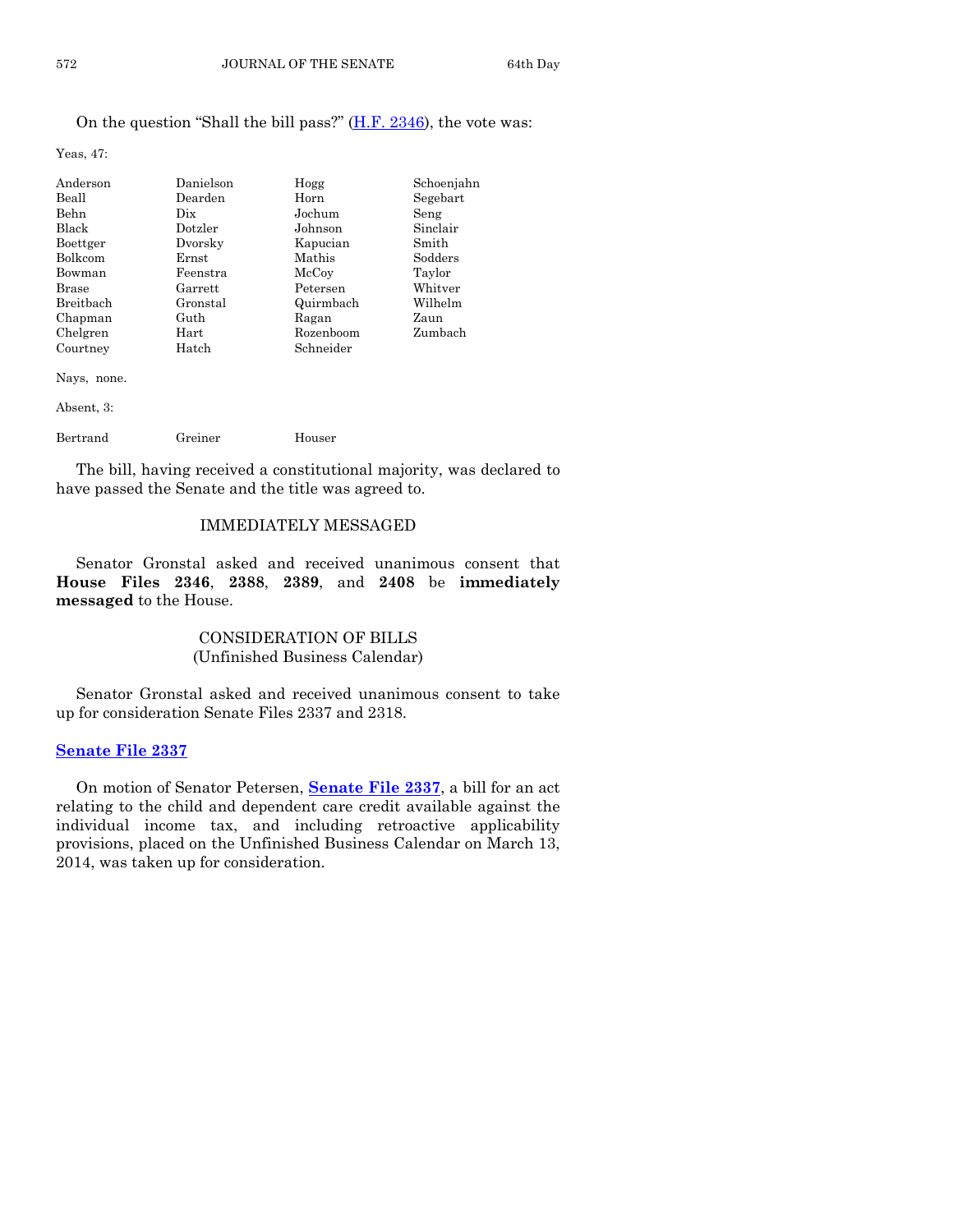Senator Petersen moved that the bill be read the last time now and placed upon its passage, which motion prevailed by a voice vote, and the bill was read the last time.

On the question "Shall the bill pass?" [\(S.F. 2337\)](http://coolice.legis.iowa.gov/Cool-ICE/default.asp?Category=billinfo&Service=Billbook&frame=1&GA=85&hbill=SF2337), the vote was:

Yeas, 47:

| Anderson         | Danielson | Hogg      | Schoenjahn |
|------------------|-----------|-----------|------------|
| Beall            | Dearden   | Horn      | Segebart   |
| Behn             | Dix       | Jochum    | Seng       |
| <b>Black</b>     | Dotzler   | Johnson   | Sinclair   |
| Boettger         | Dvorsky   | Kapucian  | Smith      |
| <b>Bolkcom</b>   | Ernst     | Mathis    | Sodders    |
| Bowman           | Feenstra  | McCoy     | Taylor     |
| Brase            | Garrett   | Petersen  | Whitver    |
| <b>Breithach</b> | Gronstal  | Quirmbach | Wilhelm    |
| Chapman          | Guth      | Ragan     | Zaun       |
| Chelgren         | Hart      | Rozenboom | Zumbach    |
| Courtney         | Hatch     | Schneider |            |
| Nays, none.      |           |           |            |

Absent, 3:

Bertrand Greiner Houser

The bill, having received a constitutional majority, was declared to have passed the Senate and the title was agreed to.

#### **[Senate File 2318](http://coolice.legis.iowa.gov/Cool-ICE/default.asp?Category=billinfo&Service=Billbook&frame=1&GA=85&hbill=SF2318)**

On motion of Senator Hogg, **[Senate File 2318](http://coolice.legis.iowa.gov/Cool-ICE/default.asp?Category=billinfo&Service=Billbook&frame=1&GA=85&hbill=SF2318)**, a bill for an act relating to state and school antiharassment and antibullying policies, establishing an office of support and analysis for safe schools, establishing a school climate improvement grant program, providing for training on harassment and bullying prevention and response, making appropriations, and including effective date provisions, placed on the Unfinished Business Calendar on March 13, 2014, with report of committee on Appropriations recommending amendment and passage, was taken up for consideration.

Senator Johnson offered amendment S–[5074,](http://coolice.legis.iowa.gov/Cool-ICE/default.asp?Category=billinfo&Service=Billbook&frame=1&GA=85&hbill=S5074) filed by him from the floor, striking and replacing everything after the enacting clause and amending the title page of the bill, and moved its adoption.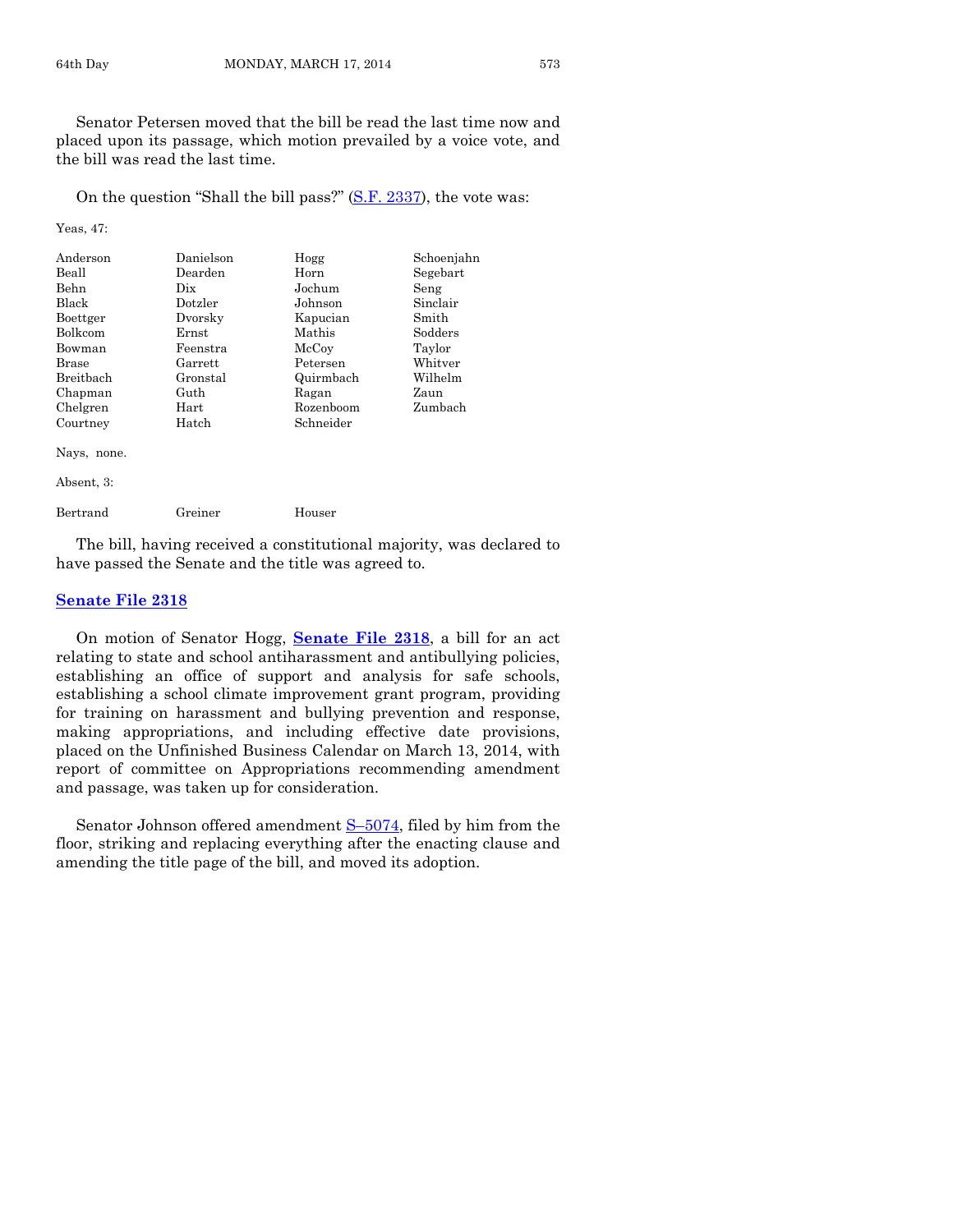A record roll call was requested.

On the question "Shall amendment  $S-5074$  $S-5074$  be adopted?" [\(S.F. 2318\)](http://coolice.legis.iowa.gov/Cool-ICE/default.asp?Category=billinfo&Service=Billbook&frame=1&GA=85&hbill=SF2318), the vote was:

Yeas, 22:

| Anderson<br>Behn<br>Boettger<br>Bowman<br>Breithach<br>Chapman<br>Nays, 25:          | Chelgren<br>Dix<br>Ernst<br>Feenstra<br>Garrett<br>Guth         | Johnson<br>Kapucian<br>Rozenboom<br>Schneider<br>Segebart<br>Sinclair     | Smith<br>Whitver<br>Zaun<br>Zumbach  |
|--------------------------------------------------------------------------------------|-----------------------------------------------------------------|---------------------------------------------------------------------------|--------------------------------------|
| Beall<br>Black<br><b>Bolkcom</b><br><b>Brase</b><br>Courtney<br>Danielson<br>Dearden | Dotzler<br>Dvorsky<br>Gronstal<br>Hart<br>Hatch<br>Hogg<br>Horn | Jochum<br>Mathis<br>McCoy<br>Petersen<br>Quirmbach<br>Ragan<br>Schoenjahn | Seng<br>Sodders<br>Taylor<br>Wilhelm |
| Absent, 3:<br>Bertrand                                                               | Greiner                                                         | Houser                                                                    |                                      |

| Greiner<br>$\sim$ $\sim$ |  |  |
|--------------------------|--|--|
|                          |  |  |

Amendment S-[5074](http://coolice.legis.iowa.gov/Cool-ICE/default.asp?Category=billinfo&Service=Billbook&frame=1&GA=85&hbill=S5074) lost.

Senator Hogg offered amendment  $S-5060$ , filed by the committee on Appropriations on March 12, 2014, to pages 1–4, 7, and 8 of the bill, and moved its adoption.

Amendment  $S-5060$  $S-5060$  was adopted by a voice vote.

Senator Hogg offered amendment S–[5073,](http://coolice.legis.iowa.gov/Cool-ICE/default.asp?Category=billinfo&Service=Billbook&frame=1&GA=85&hbill=S5073) filed by him from the floor to page 7 of the bill, and moved its adoption.

Amendment S-[5073](http://coolice.legis.iowa.gov/Cool-ICE/default.asp?Category=billinfo&Service=Billbook&frame=1&GA=85&hbill=S5073) was adopted by a voice vote.

Senator Chelgren offered amendment S–[5075,](http://coolice.legis.iowa.gov/Cool-ICE/default.asp?Category=billinfo&Service=Billbook&frame=1&GA=85&hbill=S5075) filed by Senators Chelgren, Zaun, and Whitver from the floor to page 5 of the bill.

Senator Hogg raised the point of order that amendment  $S-5075$  $S-5075$ was not germane to the bill.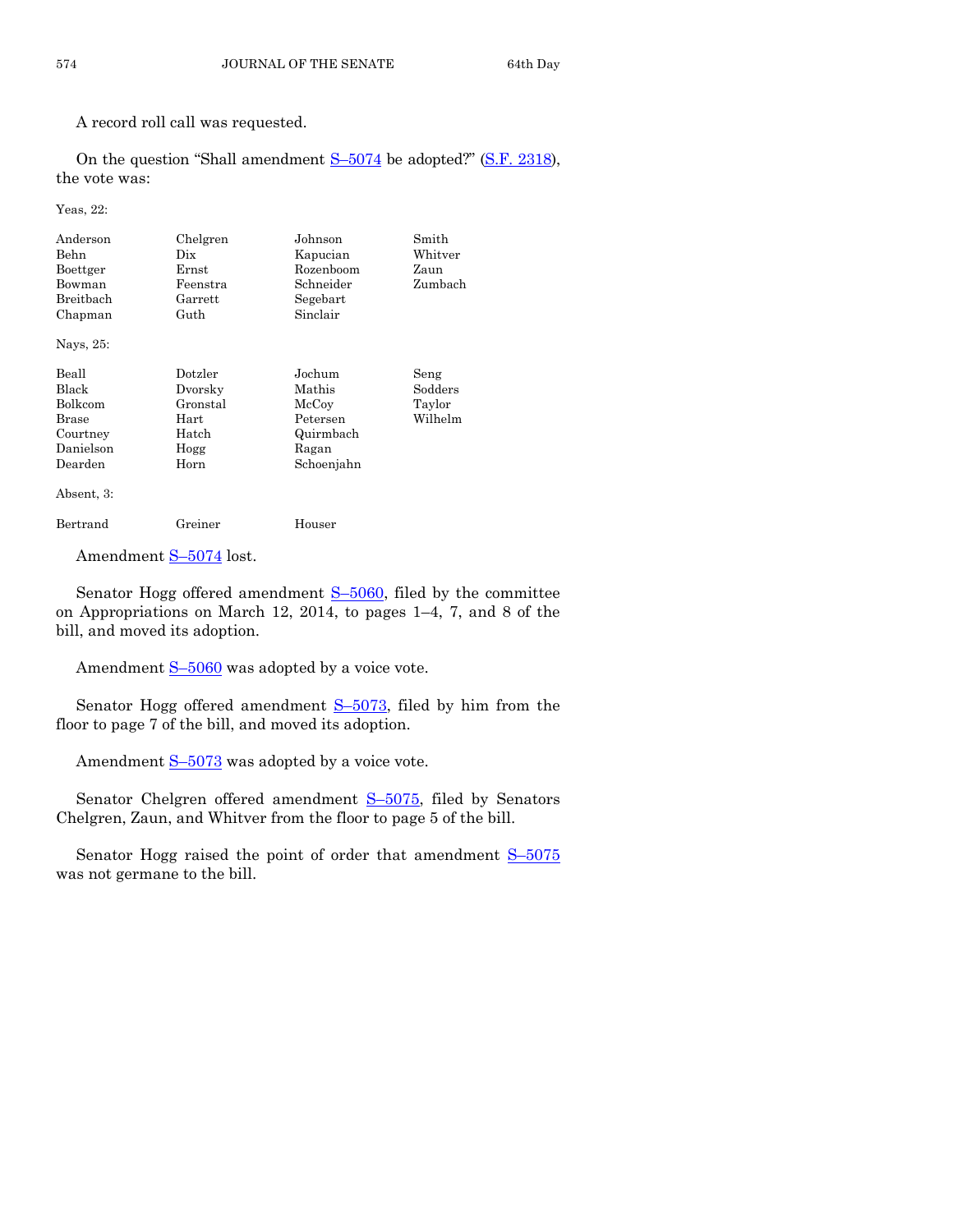The Chair ruled the point well-taken and amendment S–[5075](http://coolice.legis.iowa.gov/Cool-ICE/default.asp?Category=billinfo&Service=Billbook&frame=1&GA=85&hbill=S5075) out of order.

Senator Chelgren asked and received unanimous consent that action on **[Senate File 2318](http://coolice.legis.iowa.gov/Cool-ICE/default.asp?Category=billinfo&Service=Billbook&frame=1&GA=85&hbill=SF2318)** be **deferred**.

# LEAVE OF ABSENCE

Leave of absence was granted as follows:

Senator Sinclair, until she returns, on request of Senator Whitver.

# CONSIDERATION OF BILL (Regular Calendar)

Senator Gronstal asked and received unanimous consent to take up for consideration [House File 2199.](http://coolice.legis.iowa.gov/Cool-ICE/default.asp?Category=billinfo&Service=Billbook&frame=1&GA=85&hbill=HF2199)

#### **[House File 2199](http://coolice.legis.iowa.gov/Cool-ICE/default.asp?Category=billinfo&Service=Billbook&frame=1&GA=85&hbill=HF2199)**

On motion of Senator Brase, **[House File 2199](http://coolice.legis.iowa.gov/Cool-ICE/default.asp?Category=billinfo&Service=Billbook&frame=1&GA=85&hbill=HF2199)**, a bill for an act relating to conformity with federal law concerning the voluntary shared work program under the state unemployment insurance law and including applicability provisions, with report of committee recommending passage, was taken up for consideration.

Senator Brase moved that the bill be read the last time now and placed upon its passage, which motion prevailed by a voice vote, and the bill was read the last time.

On the question "Shall the bill pass?"  $(H.F. 2199)$ , the vote was:

Yeas, 46:

| Danielson | Hogg      | Schoenjahn |
|-----------|-----------|------------|
| Dearden   | Horn      | Segebart   |
| Dix       | Jochum    | Seng       |
| Dotzler   | Johnson   | Smith      |
| Dvorsky   | Kapucian  | Sodders    |
| Ernst     | Mathis    | Taylor     |
| Feenstra  | McCoy     | Whitver    |
| Garrett   | Petersen  | Wilhelm    |
| Gronstal  | Quirmbach | Zaun       |
|           |           |            |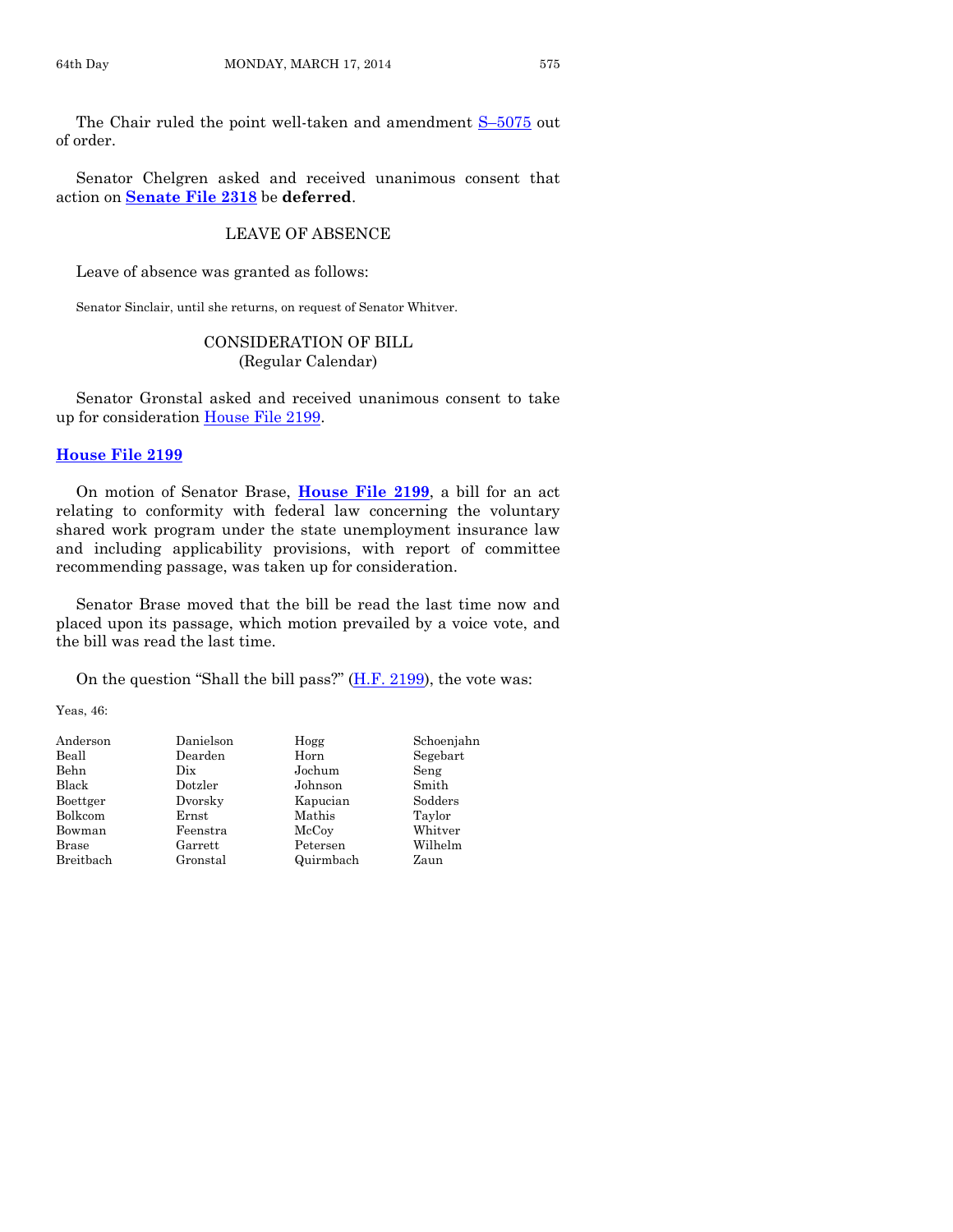576 JOURNAL OF THE SENATE 64th Day

| Chapman<br>Chelgren<br>Courtney | Guth<br>Hart<br>Hatch | Ragan<br>Rozenboom<br>Schneider | Zumbach  |
|---------------------------------|-----------------------|---------------------------------|----------|
| Nays, none.                     |                       |                                 |          |
| Absent, 4:                      |                       |                                 |          |
| Bertrand                        | Greiner               | Houser                          | Sinclair |

The bill, having received a constitutional majority, was declared to have passed the Senate and the title was agreed to.

#### IMMEDIATELY MESSAGED

Senator Gronstal asked and received unanimous consent that **[Senate File 2337](http://coolice.legis.iowa.gov/Cool-ICE/default.asp?Category=billinfo&Service=Billbook&frame=1&GA=85&hbill=SF2337)** and **[House File 2199](http://coolice.legis.iowa.gov/Cool-ICE/default.asp?Category=billinfo&Service=Billbook&frame=1&GA=85&hbill=HF2199)** be **immediately messaged** to the House.

# LEAVE OF ABSENCE

Leave of absence was granted as follows:

Senator Hogg, for the remainder of the day, on request of Senator Gronstal.

# CONFIRMATION OF GOVERNOR'S APPOINTMENTS (Individual Confirmation Calendar)

Senator Gronstal called up the appointment of Larry Noble as Commissioner of Public Safety, placed on the Individual Confirmation Calendar on February 18, 2014, found on page 288 of the Senate Journal.

Senator Bowman moved that the foregoing appointment be confirmed by the Senate.

On the question "Shall the appointee be confirmed?" the vote was:

Yeas, 45:

| Anderson | Danielson | Horn     | Segebart |
|----------|-----------|----------|----------|
| Beall    | Dearden   | Jochum   | Seng     |
| Behn     | Dix       | Johnson  | Smith    |
| Black    | Dotzler   | Kapucian | Sodders  |
| Boettger | Dvorsky   | Mathis   | Taylor   |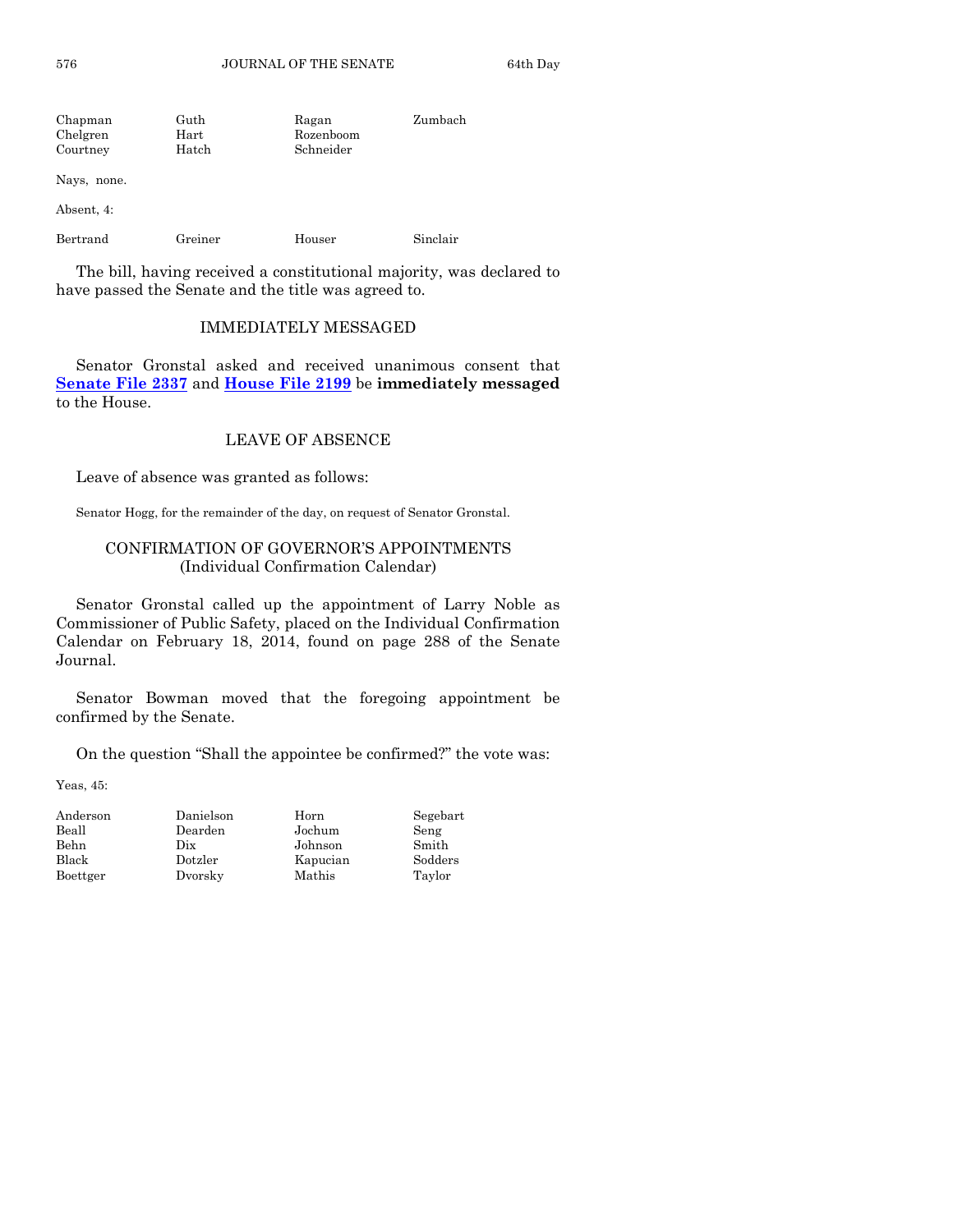| Ernst    | McCoy      | Whitver |
|----------|------------|---------|
| Feenstra | Petersen   | Wilhelm |
| Garrett  | Quirmbach  | Zaun    |
| Gronstal | Ragan      | Zumbach |
| Guth     | Rozenboom  |         |
| Hart     | Schneider  |         |
| Hatch    | Schoenjahn |         |
|          |            |         |

Nays, none.

Absent, 5:

| Bertrand | Hogg   | Sinclair |
|----------|--------|----------|
| Greiner  | Houser |          |

The appointee, having received a two-thirds vote, was declared to have been confirmed by the Senate.

Senator Gronstal called up the appointment of Leonard Boswell as a member of the Transportation Commission, placed on the Individual Confirmation Calendar on February 18, 2014, found on page 288 of the Senate Journal.

Senator Bowman moved that the foregoing appointment be confirmed by the Senate.

On the question "Shall the appointee be confirmed?" the vote was:

Yeas, 43:

| Anderson         | Danielson | Hatch     | Schneider  |
|------------------|-----------|-----------|------------|
| Beall            | Dearden   | Horn      | Schoenjahn |
| <b>Behn</b>      | Dix       | Jochum    | Segebart   |
| Black            | Dotzler   | Johnson   | Seng       |
| Boettger         | Dvorsky   | Kapucian  | Smith      |
| Bolkcom          | Ernst     | Mathis    | Sodders    |
| Bowman           | Feenstra  | McCoy     | Taylor     |
| Brase            | Garrett   | Petersen  | Whitver    |
| <b>Breithach</b> | Gronstal  | Quirmbach | Wilhelm    |
| Chapman          | Guth      | Ragan     | Zumbach    |
| Courtney         | Hart      | Rozenboom |            |
| $\mathbf{v}$     |           |           |            |

Nays, 2:

Chelgren Zaun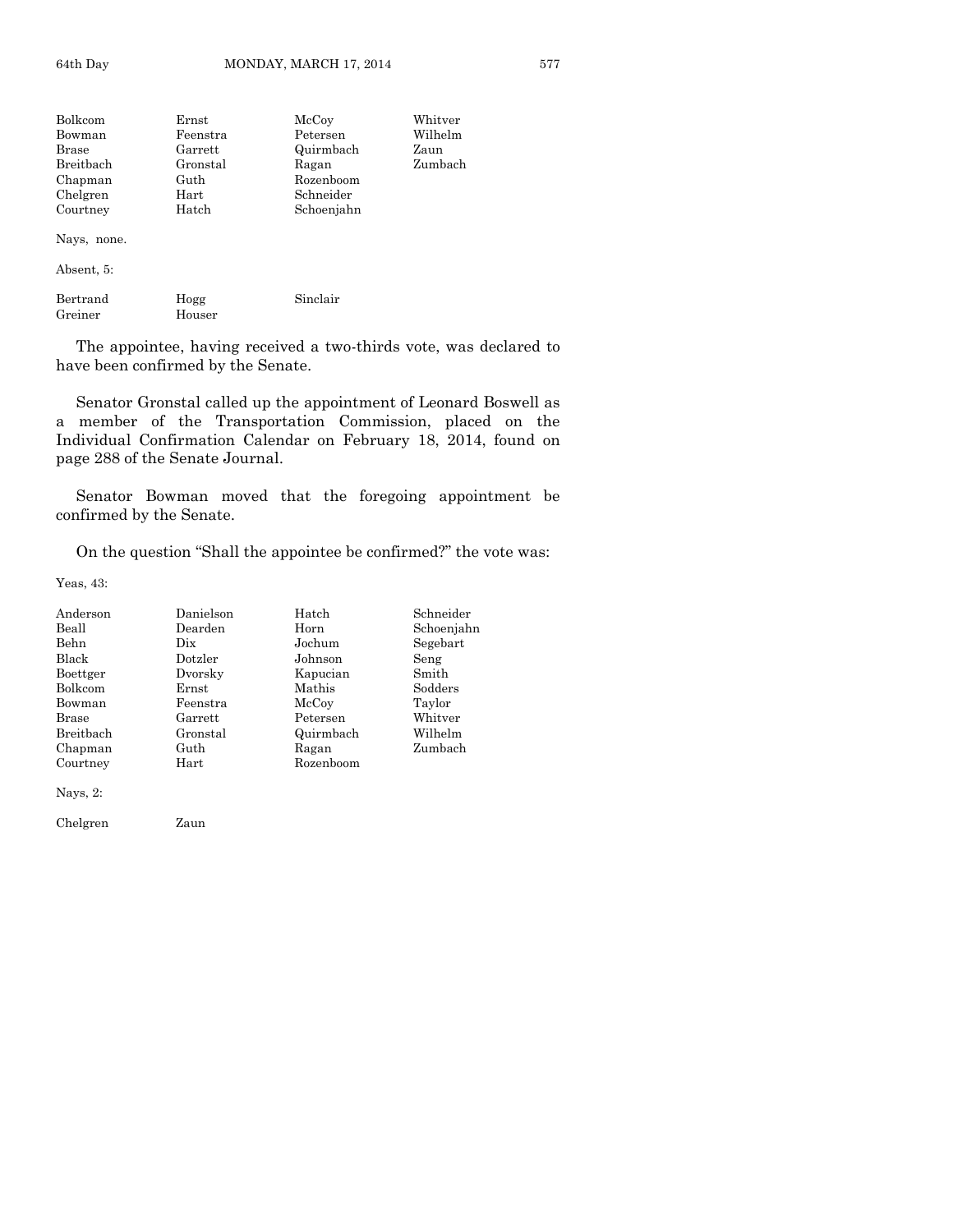Absent, 5:

| Bertrand | Hogg   | Sinclair |
|----------|--------|----------|
| Greiner  | Houser |          |

The appointee, having received a two-thirds vote, was declared to have been confirmed by the Senate.

Senator Gronstal called up the appointment of Brad Buck as Director of the Department of Education, placed on the Individual Confirmation Calendar on February 17, 2014, found on page 279 of the Senate Journal.

Senator Wilhelm moved that the foregoing appointment be confirmed by the Senate.

On the question "Shall the appointee be confirmed?" the vote was:

Yeas, 45:

| Anderson<br>Beall<br>Behn<br><b>Black</b><br>Boettger<br><b>Bolkcom</b><br>Bowman<br><b>Brase</b><br>Breithach<br>Chapman | Danielson<br>Dearden<br>Dix<br>Dotzler<br>Dvorsky<br>Ernst<br>Feenstra<br>Garrett<br>Gronstal<br>Guth | Horn<br>Jochum<br>Johnson<br>Kapucian<br>Mathis<br>McCoy<br>Petersen<br>Quirmbach<br>Ragan<br>Rozenboom | Segebart<br>Seng<br>Smith<br>Sodders<br>Taylor<br>Whitver<br>Wilhelm<br>Zaun<br>Zumbach |
|---------------------------------------------------------------------------------------------------------------------------|-------------------------------------------------------------------------------------------------------|---------------------------------------------------------------------------------------------------------|-----------------------------------------------------------------------------------------|
| Chelgren                                                                                                                  | Hart                                                                                                  | Schneider                                                                                               |                                                                                         |
| Courtney                                                                                                                  | Hatch                                                                                                 | Schoenjahn                                                                                              |                                                                                         |

Nays, none.

Absent, 5:

| Bertrand | Hogg   | Sinclair |
|----------|--------|----------|
| Greiner  | Houser |          |

The appointee, having received a two-thirds vote, was declared to have been confirmed by the Senate.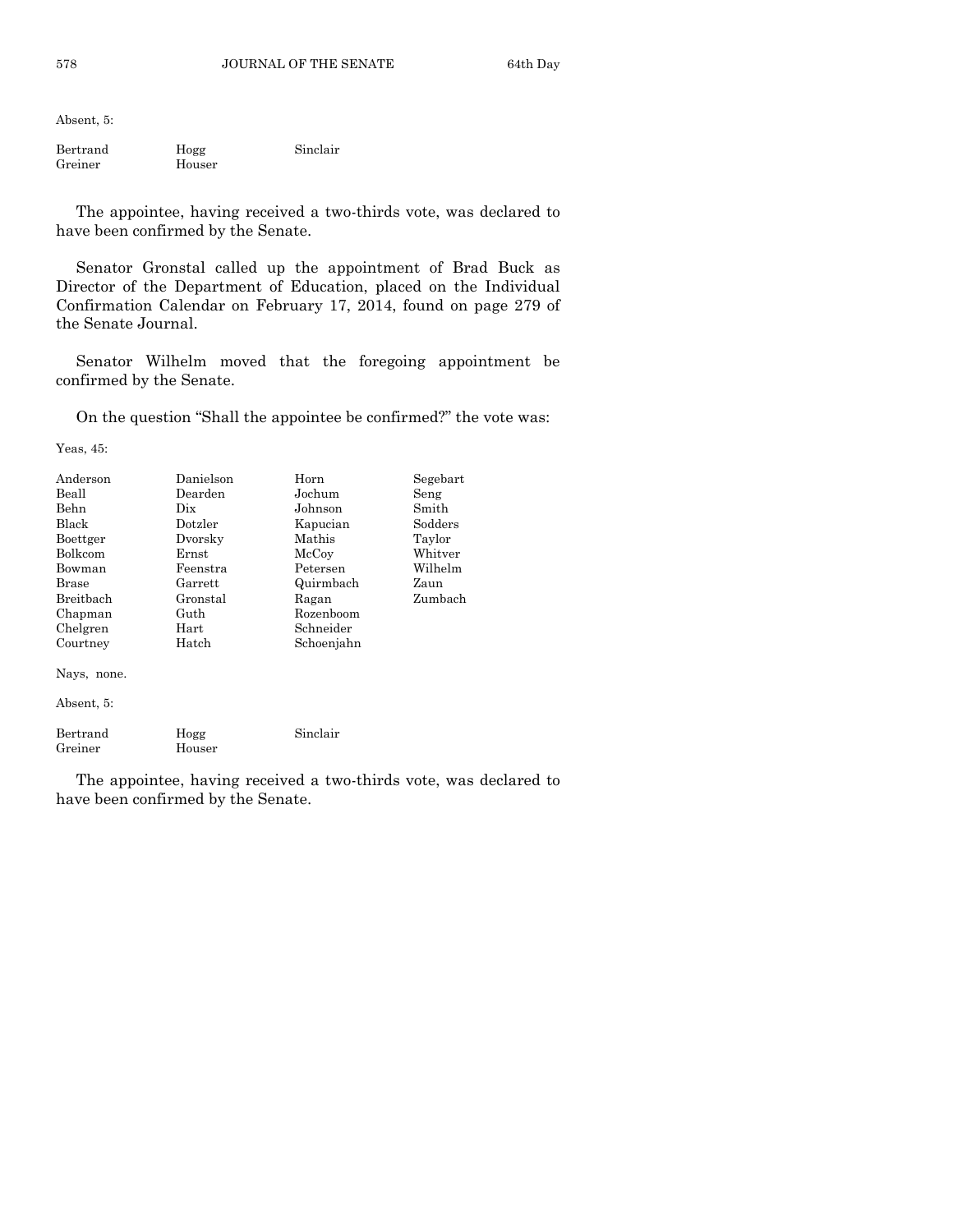Senator Gronstal called up the appointment of K. Linda Bratkiewicz as a member of the Board of Podiatry, placed on the Individual Confirmation Calendar on February 18, 2014, found on page 288 of the Senate Journal.

Senator Sodders moved that the foregoing appointment be confirmed by the Senate.

On the question "Shall the appointee be confirmed?" the vote was:

Yeas, 45:

| Anderson     | Danielson | Horn       | Segebart |
|--------------|-----------|------------|----------|
| Beall        | Dearden   | Jochum     | Seng     |
| Behn         | Dix       | Johnson    | Smith    |
| Black        | Dotzler   | Kapucian   | Sodders  |
| Boettger     | Dvorsky   | Mathis     | Taylor   |
| Bolkcom      | Ernst     | McCoy      | Whitver  |
| Bowman       | Feenstra  | Petersen   | Wilhelm  |
| <b>Brase</b> | Garrett   | Quirmbach  | Zaun     |
| Breitbach    | Gronstal  | Ragan      | Zumbach  |
| Chapman      | Guth      | Rozenboom  |          |
| Chelgren     | Hart      | Schneider  |          |
| Courtney     | Hatch     | Schoenjahn |          |

Nays, none.

Absent, 5:

| Bertrand | Hogg   | Sinclair |
|----------|--------|----------|
| Greiner  | Houser |          |

The appointee, having received a two-thirds vote, was declared to have been confirmed by the Senate.

Senator Gronstal called up the appointment of Milt Dakovich as a member of the State Board of Regents, placed on the Individual Confirmation Calendar on February 17, 2014, found on page 279 of the Senate Journal.

Senator Dvorsky moved that the foregoing appointment be confirmed by the Senate.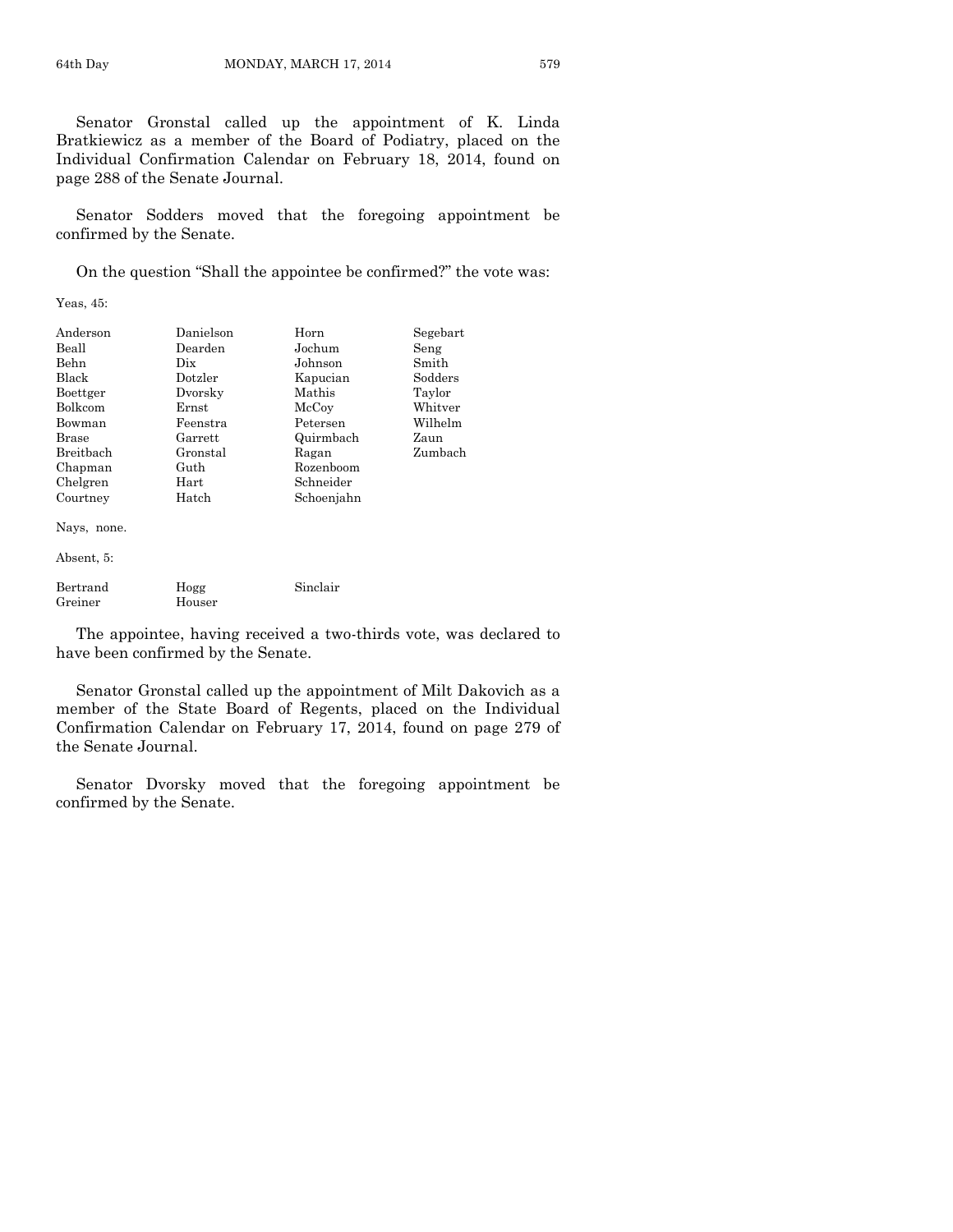# On the question "Shall the appointee be confirmed?" the vote was:

Yeas, 45:

| Anderson       | Danielson | Horn       | Segebart |
|----------------|-----------|------------|----------|
| Beall          | Dearden   | Jochum     | Seng     |
| Behn           | Dix       | Johnson    | Smith    |
| Black          | Dotzler   | Kapucian   | Sodders  |
| Boettger       | Dvorsky   | Mathis     | Taylor   |
| <b>Bolkcom</b> | Ernst     | McCoy      | Whitver  |
| Bowman         | Feenstra  | Petersen   | Wilhelm  |
| Brase          | Garrett   | Quirmbach  | Zaun     |
| Breithach      | Gronstal  | Ragan      | Zumbach  |
| Chapman        | Guth      | Rozenboom  |          |
| Chelgren       | Hart      | Schneider  |          |
| Courtney       | Hatch     | Schoenjahn |          |
| Nays, none.    |           |            |          |
| Absent, 5:     |           |            |          |
| Bertrand       | Hogg      | Sinclair   |          |

The appointee, having received a two-thirds vote, was declared to have been confirmed by the Senate.

Senator Gronstal called up the appointment of Larry McKibben as a member of the State Board of Regents, placed on the Individual Confirmation Calendar on February 17, 2014, found on page 279 of the Senate Journal.

Senator Dvorsky moved that the foregoing appointment be confirmed by the Senate.

On the question "Shall the appointee be confirmed?" the vote was:

Yeas, 44:

Greiner Houser

| Anderson     | Danielson   | Hatch     | Schneider  |
|--------------|-------------|-----------|------------|
| Beall        | Dearden     | Horn      | Schoenjahn |
| Behn         | Dix         | Jochum    | Segebart   |
| Boettger     | Dotzler     | Johnson   | Seng       |
| Bolkcom      | Dvorsky     | Kapucian  | Smith      |
| Bowman       | $\rm Ernst$ | Mathis    | Sodders    |
| <b>Brase</b> | Feenstra    | McCoy     | Taylor     |
| Breitbach    | Garrett     | Petersen  | Whitver    |
| Chapman      | Gronstal    | Quirmbach | Wilhelm    |
| Chelgren     | Guth        | Ragan     | Zaun       |
| Courtney     | Hart        | Rozenboom | Zumbach    |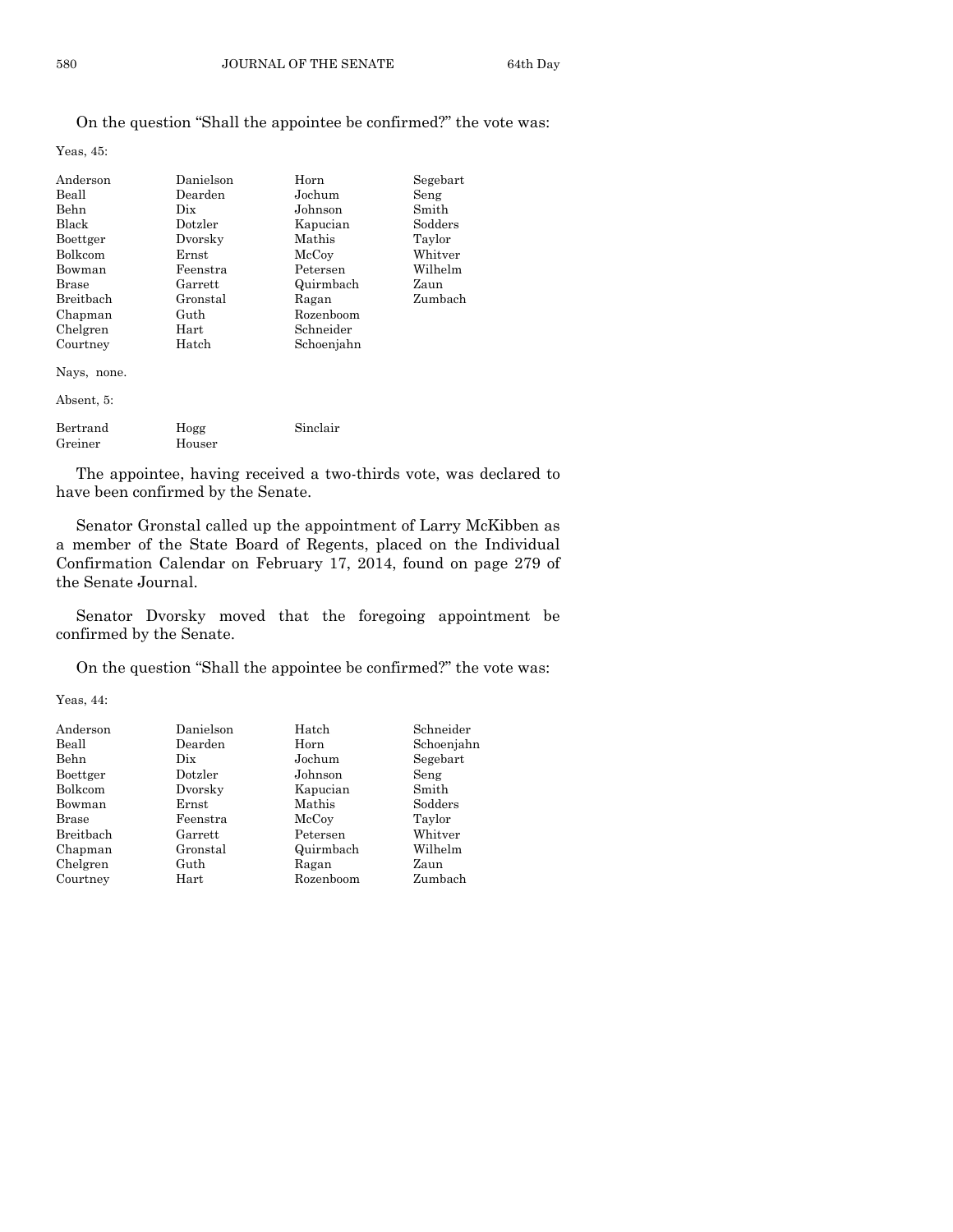| Nays, $1$ :         |                |          |
|---------------------|----------------|----------|
| Black               |                |          |
| Absent, 5:          |                |          |
| Bertrand<br>Greiner | Hogg<br>Houser | Sinclair |
| ----                | $\blacksquare$ |          |

The appointee, having received a two-thirds vote, was declared to have been confirmed by the Senate.

Senator Gronstal called up the appointment of Sheila Tipton as a member of the Utilities Board, placed on the Individual Confirmation Calendar on February 18, 2014, found on page 288 of the Senate Journal.

Senator McCoy moved that the foregoing appointment be confirmed by the Senate.

On the question "Shall the appointee be confirmed?" the vote was:

Yeas, 45:

| Anderson     | Danielson | Horn       | Segebart |
|--------------|-----------|------------|----------|
| Beall        | Dearden   | Jochum     | Seng     |
| <b>Behn</b>  | Dix       | Johnson    | Smith    |
| Black        | Dotzler   | Kapucian   | Sodders  |
| Boettger     | Dvorsky   | Mathis     | Taylor   |
| Bolkcom      | Ernst     | McCoy      | Whitver  |
| Bowman       | Feenstra  | Petersen   | Wilhelm  |
| <b>Brase</b> | Garrett   | Quirmbach  | Zaun     |
| Breitbach    | Gronstal  | Ragan      | Zumbach  |
| Chapman      | Guth      | Rozenboom  |          |
| Chelgren     | Hart      | Schneider  |          |
| Courtney     | Hatch     | Schoenjahn |          |
| Nays, none.  |           |            |          |
| Absent, 5:   |           |            |          |

| Bertrand | Hogg   | Sinclair |
|----------|--------|----------|
| Greiner  | Houser |          |

The appointee, having received a two-thirds vote, was declared to have been confirmed by the Senate.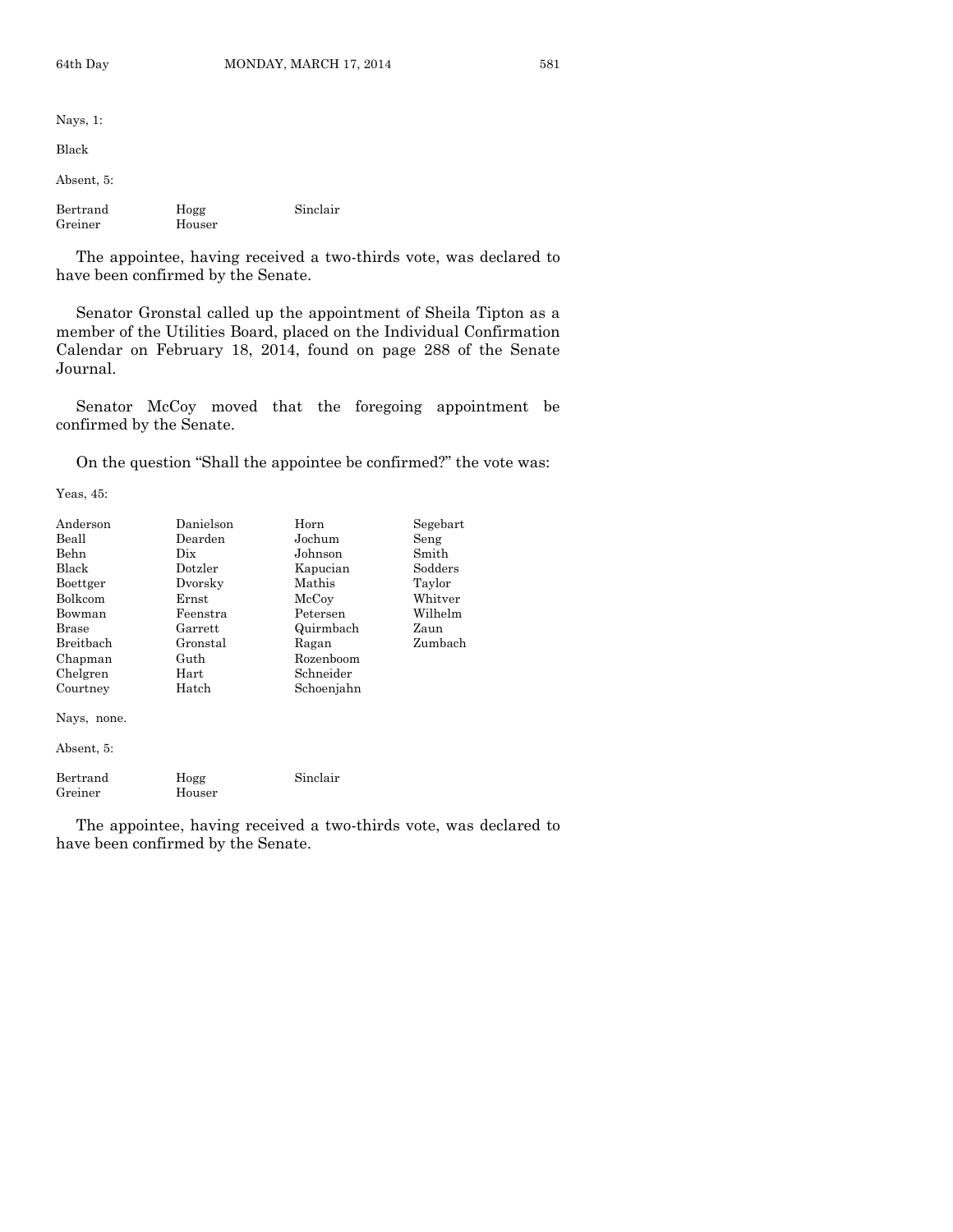Senator Gronstal called up the appointment of Col. Robert King as Executive Director of the Commission of Veterans Affairs, placed on the Individual Confirmation Calendar on February 6, 2014, found on page 216 of the Senate Journal.

Senator Beall moved that the foregoing appointment be confirmed by the Senate.

On the question "Shall the appointee be confirmed?" the vote was:

Yeas, 45:

| Anderson  | Danielson | Horn       | Segebart |
|-----------|-----------|------------|----------|
| Beall     | Dearden   | Jochum     | Seng     |
| Behn      | Dix       | Johnson    | Smith    |
| Black     | Dotzler   | Kapucian   | Sodders  |
| Boettger  | Dvorsky   | Mathis     | Taylor   |
| Bolkcom   | Ernst     | McCoy      | Whitver  |
| Bowman    | Feenstra  | Petersen   | Wilhelm  |
| Brase     | Garrett   | Quirmbach  | Zaun     |
| Breitbach | Gronstal  | Ragan      | Zumbach  |
| Chapman   | Guth      | Rozenboom  |          |
| Chelgren  | Hart      | Schneider  |          |
| Courtney  | Hatch     | Schoenjahn |          |

Nays, none.

Absent, 5:

| Bertrand | Hogg   | Sinclair |
|----------|--------|----------|
| Greiner  | Houser |          |

The appointee, having received a two-thirds vote, was declared to have been confirmed by the Senate.

Senator Gronstal called up the appointment of Brig. Gen. Jodi Tymeson as Commandant of the Iowa Veterans Home, placed on the Individual Confirmation Calendar on February 6, 2014, found on page 216 of the Senate Journal.

Senator Beall moved that the foregoing appointment be confirmed by the Senate.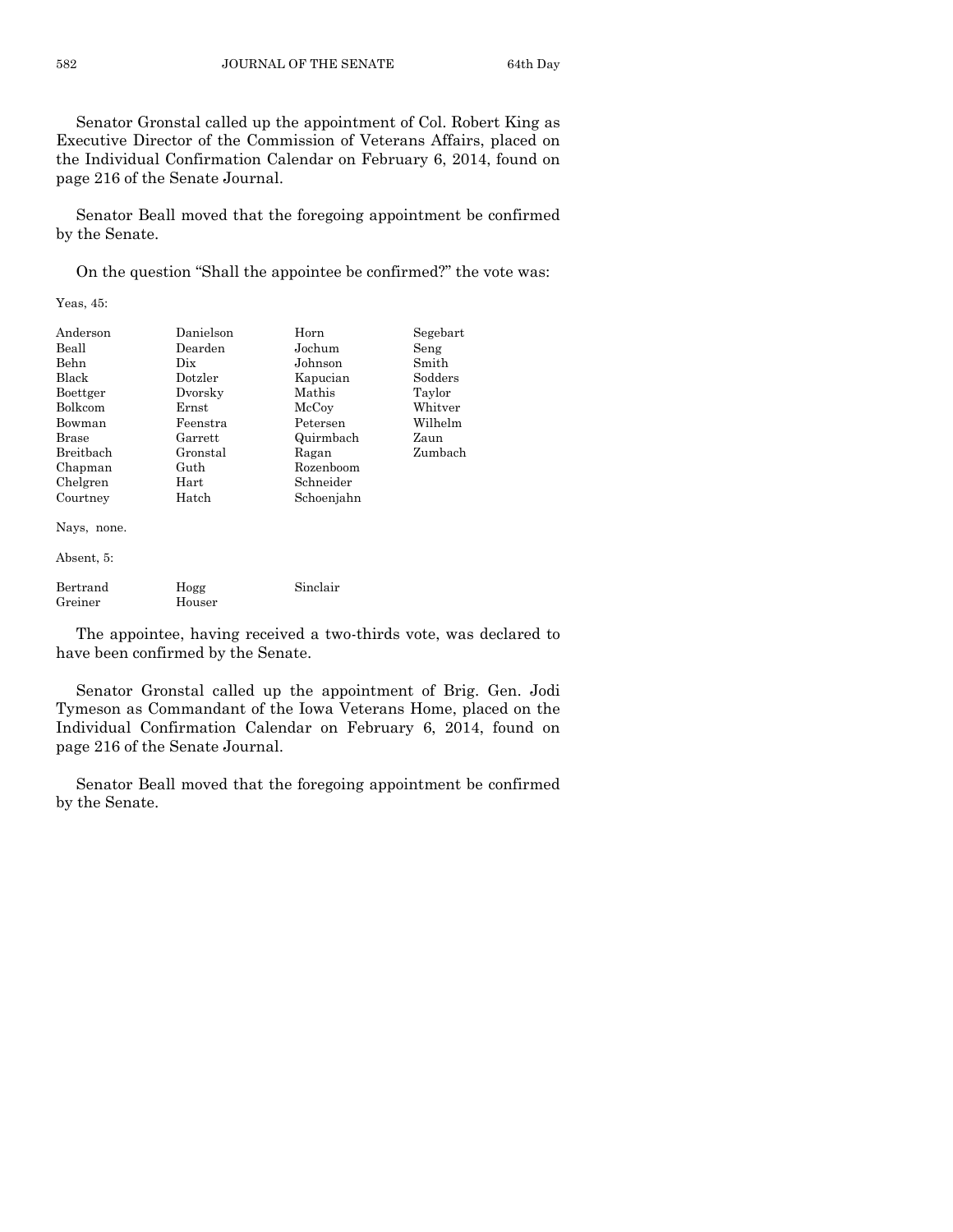# On the question "Shall the appointee be confirmed?" the vote was:

Yeas, 45:

| Anderson     | Danielson | Horn       | Segebart |
|--------------|-----------|------------|----------|
| Beall        | Dearden   | Jochum     | Seng     |
| Behn         | Dix.      | Johnson    | Smith    |
| <b>Black</b> | Dotzler   | Kapucian   | Sodders  |
| Boettger     | Dvorsky   | Mathis     | Taylor   |
| Bolkcom      | Ernst     | McCoy      | Whitver  |
| Bowman       | Feenstra  | Petersen   | Wilhelm  |
| Brase        | Garrett   | Quirmbach  | Zaun     |
| Breitbach    | Gronstal  | Ragan      | Zumbach  |
| Chapman      | Guth      | Rozenboom  |          |
| Chelgren     | Hart      | Schneider  |          |
| Courtney     | Hatch     | Schoenjahn |          |
| Nays, none.  |           |            |          |
| Absent, 5:   |           |            |          |
|              |           |            |          |

| Bertrand | Hogg   | Sinclair |
|----------|--------|----------|
| Greiner  | Houser |          |

The appointee, having received a two-thirds vote, was declared to have been confirmed by the Senate.

# ADJOURNMENT

On motion of Senator Gronstal, the Senate adjourned at 5:49 p.m. until 9:00 a.m., Tuesday, March 18, 2014.

# **APPENDIX**

# COMMUNICATION RECEIVED

The following communication was received in the office of the Secretary of the Senate and placed on file in the Legislative Services Agency:

#### BOARD OF REGENTS

Span of Control Policy Report, pursuant to Iowa Code section 262.9C(5). Report received on March 14, 2014.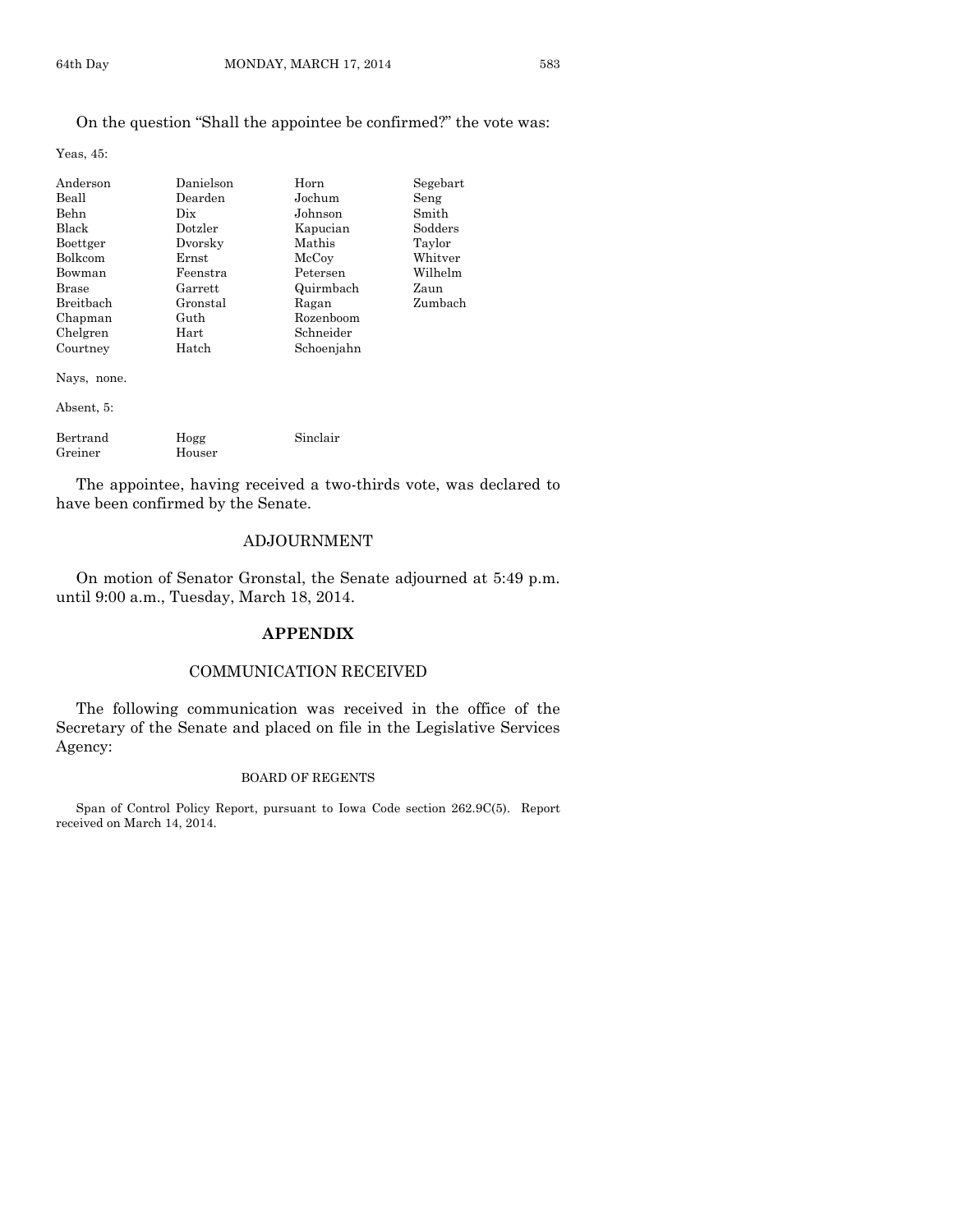# CERTIFICATES OF RECOGNITION

The Secretary of the Senate issued the following certificates of recognition:

Cody Grant, Thornton—For achieving the rank of Eagle Scout, Troop 24. Senator Ragan.

Collin Schoning, Sheffield—For achieving the rank of Eagle Scout, Troop 24. Senator Ragan.

West Fork Boys' Basketball Team, Sheffield—For being named Class 2A State Finalists. Senator Ragan.

# INTRODUCTION OF BILLS

**[Senate File 2339](http://coolice.legis.iowa.gov/Cool-ICE/default.asp?Category=billinfo&Service=Billbook&frame=1&GA=85&hbill=SF2339)**, by committee on Ways and Means, a bill for an act relating to the administration of the redevelopment tax credits program by the economic development authority and including applicability provisions.

Read first time under Rule 28 and **placed on Ways and Means calendar**.

**[Senate File 2340](http://coolice.legis.iowa.gov/Cool-ICE/default.asp?Category=billinfo&Service=Billbook&frame=1&GA=85&hbill=SF2340)**, by committee on Ways and Means, a bill for an act modifying provisions applicable to the solar energy system tax credit, and including effective date and retroactive applicability provisions.

Read first time under Rule 28 and **placed on Ways and Means calendar**.

**[Senate File 2341](http://coolice.legis.iowa.gov/Cool-ICE/default.asp?Category=billinfo&Service=Billbook&frame=1&GA=85&hbill=SF2341)**, by committee on Ways and Means, a bill for an act relating to the rebate of sales tax imposed and collected at an automobile racetrack facility and including effective date and retroactive applicability provisions.

Read first time under Rule 28 and **placed on Ways and Means calendar**.

#### SUBCOMMITTEE ASSIGNMENTS

**[House File](http://coolice.legis.iowa.gov/Cool-ICE/default.asp?Category=billinfo&Service=Billbook&frame=1&GA=85&hbill=HF2390) 2390**

EDUCATION: Dvorsky, Chair; Boettger and Schoenjahn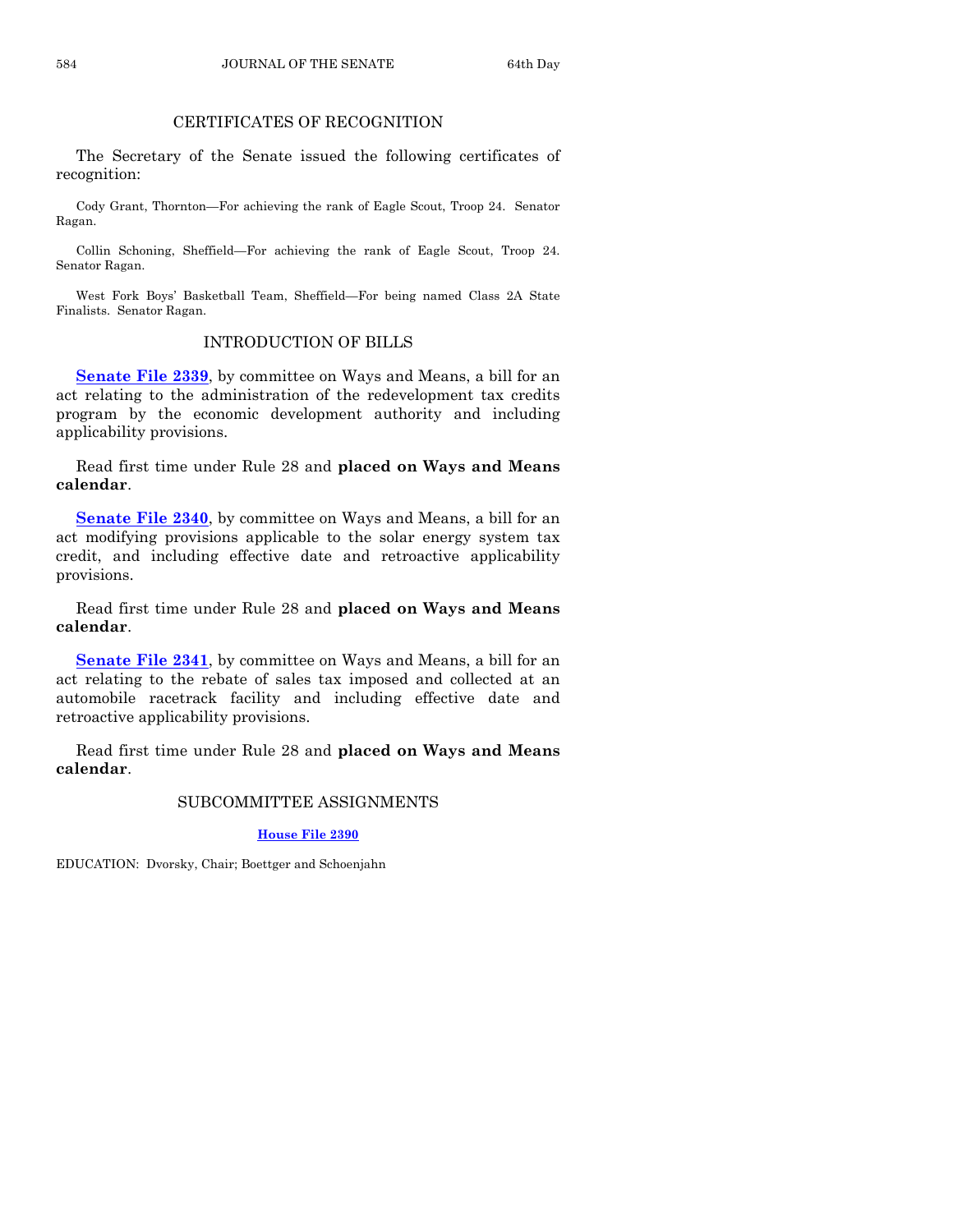#### **[House File 2439](http://coolice.legis.iowa.gov/Cool-ICE/default.asp?Category=billinfo&Service=Billbook&frame=1&GA=85&hbill=HF2439)**

EDUCATION: Dvorsky, Chair; Boettger and Hogg

#### FINAL COMMITTEE REPORTS OF BILL ACTION

#### **STATE GOVERNMENT**

**Bill Title:** [HOUSE FILE 2366,](http://coolice.legis.iowa.gov/Cool-ICE/default.asp?Category=billinfo&Service=Billbook&frame=1&GA=85&hbill=HF2366) a bill for an act relating to local elections and voter registration by providing for electronic storage of voter registration applications by a county and by providing changes in the process for filling vacancies in elective city office.

**Recommendation:** AMEND AND DO PASS, AS PROVIDED IN AMENDMENT S–[5072.](http://coolice.legis.iowa.gov/Cool-ICE/default.asp?Category=billinfo&Service=Billbook&frame=1&GA=85&hbill=S5072)

**Final Vote:** Ayes, 13: Danielson, Jochum, Smith, Anderson, Bowman, Chapman, Courtney, Dearden, Feenstra, Horn, McCoy, Petersen, and Schneider. Nays, none. Absent, 2: Bertrand and Sodders.

**Fiscal Note:** NOT REQUIRED UNDER JOINT RULE 17.

#### **WAYS AND MEANS**

**Bill Title:** [\\*SENATE FILE 2339](http://coolice.legis.iowa.gov/Cool-ICE/default.asp?Category=billinfo&Service=Billbook&frame=1&GA=85&hbill=SF2339) (formerly [SF 2256\)](http://coolice.legis.iowa.gov/Cool-ICE/default.asp?Category=billinfo&Service=Billbook&frame=1&GA=85&hbill=SF2256), a bill for an act relating to the administration of the redevelopment tax credits program by the economic development authority and including applicability provisions.

**Recommendation:** APPROVED COMMITTEE BILL.

**Final Vote:** Ayes, 13: Bolkcom, Seng, Feenstra, Black, Chapman, Dotzler, Hogg, Jochum, McCoy, Petersen, Quirmbach, Schneider, and Smith. Nays, none. Absent, 2: Behn and Bertrand.

**Fiscal Note:** NOT REQUIRED UNDER JOINT RULE 17.

\*Pursuant to Rule 40, the Legislative Services Agency reported nonsubstantive changes to the members of the Ways and Means Committee on Senate [File 2339,](http://coolice.legis.iowa.gov/Cool-ICE/default.asp?Category=billinfo&Service=Billbook&frame=1&GA=85&hbill=SF2339) and they were attached to the committee report.

#### **ALSO:**

**Bill Title:** [\\*SENATE FILE 2340](http://coolice.legis.iowa.gov/Cool-ICE/default.asp?Category=billinfo&Service=Billbook&frame=1&GA=85&hbill=SF2340) [\(SSB 3201\)](http://coolice.legis.iowa.gov/Cool-ICE/default.asp?Category=billinfo&Service=Billbook&frame=1&GA=85&hbill=SSB3201), a bill for an act modifying provisions applicable to the solar energy system tax credit, and including effective date and retroactive applicability provisions.

**Recommendation:** APPROVED COMMITTEE BILL.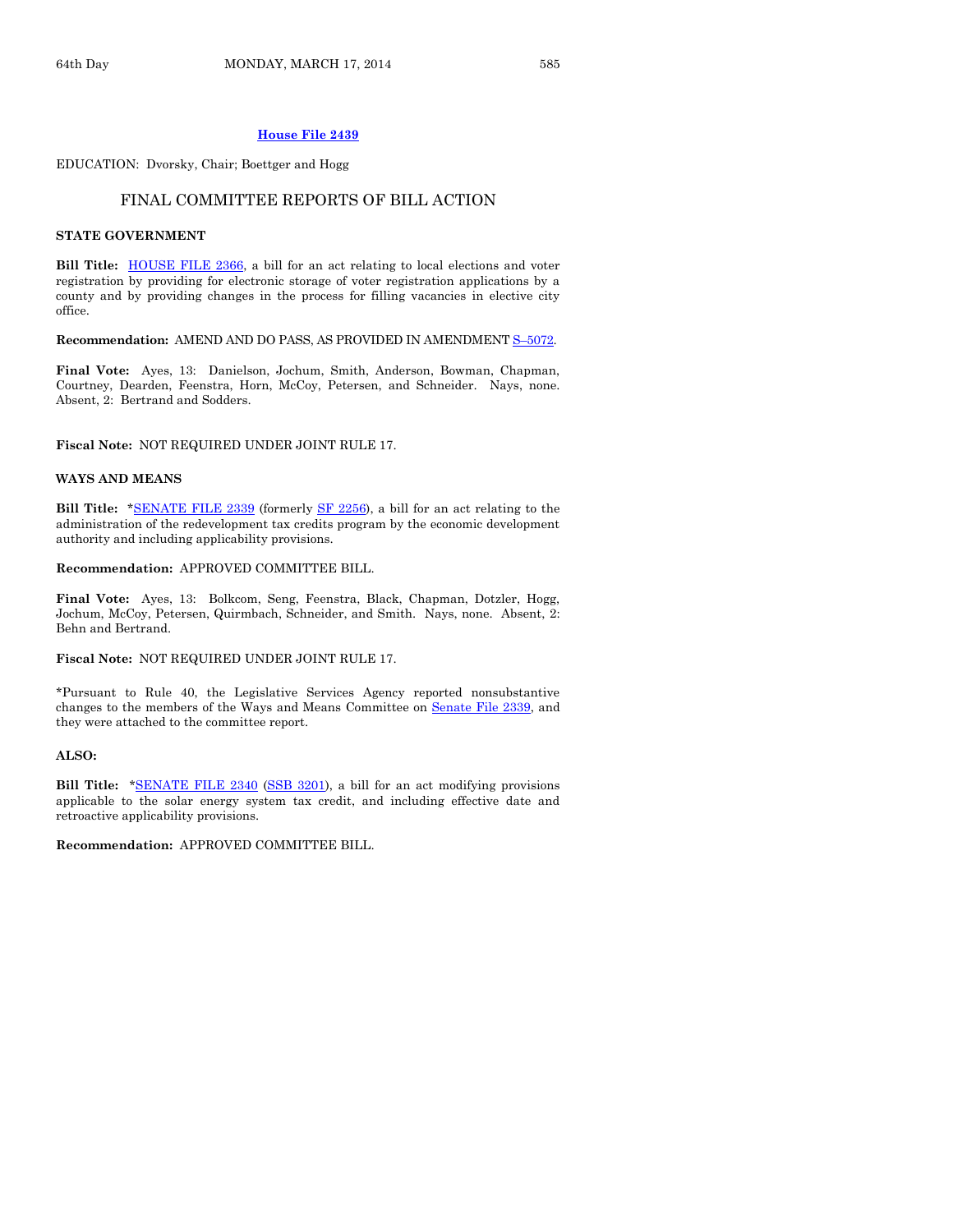**Final Vote:** Ayes, 13: Bolkcom, Seng, Feenstra, Black, Chapman, Dotzler, Hogg, Jochum, McCoy, Petersen, Quirmbach, Schneider, and Smith. Nays, none. Absent, 2: Behn and Bertrand.

#### **Fiscal Note:** NOT REQUIRED UNDER JOINT RULE 17.

\*Pursuant to Rule 40, the Legislative Services Agency reported nonsubstantive changes to the members of the Ways and Means Committee on Senate [File 2340,](http://coolice.legis.iowa.gov/Cool-ICE/default.asp?Category=billinfo&Service=Billbook&frame=1&GA=85&hbill=SF2340) and they were attached to the committee report.

#### **ALSO:**

**Bill Title:** [SENATE FILE 2341](http://coolice.legis.iowa.gov/Cool-ICE/default.asp?Category=billinfo&Service=Billbook&frame=1&GA=85&hbill=SF2341) [\(SSB 3162\)](http://coolice.legis.iowa.gov/Cool-ICE/default.asp?Category=billinfo&Service=Billbook&frame=1&GA=85&hbill=SSB3162), a bill for an act relating to the rebate of sales tax imposed and collected at an automobile racetrack facility and including effective date and retroactive applicability provisions.

#### **Recommendation:** APPROVED COMMITTEE BILL.

**Final Vote:** Ayes, 10: Bolkcom, Seng, Feenstra, Black, Dotzler, Hogg, Jochum, McCoy, Petersen, and Smith. Nays, 2: Chapman and Schneider. Absent, 3: Behn, Bertrand, and Quirmbach.

**Fiscal Note:** NOT REQUIRED UNDER JOINT RULE 17.

#### BILLS SIGNED BY THE GOVERNOR

A communication was received announcing that on March 14, 2014, the Governor approved and transmitted to the Secretary of State the following bills:

**[Senate File 2083](http://coolice.legis.iowa.gov/Cool-ICE/default.asp?Category=billinfo&Service=Billbook&frame=1&GA=85&hbill=SF2083) –** Concerning licensure requirements for dietetics as established or approved by the academy of nutrition and dietetics.

**[Senate File 2105](http://coolice.legis.iowa.gov/Cool-ICE/default.asp?Category=billinfo&Service=Billbook&frame=1&GA=85&hbill=SF2105)** – Relating to various matters involving insurance and the insurance division of the department of commerce and including applicability provisions.

**[Senate File 2133](http://coolice.legis.iowa.gov/Cool-ICE/default.asp?Category=billinfo&Service=Billbook&frame=1&GA=85&hbill=SF2133) –** Relating to federal home loan bank rights regarding collateral pledged by insurer-members.

**[Senate File 2193](http://coolice.legis.iowa.gov/Cool-ICE/default.asp?Category=billinfo&Service=Billbook&frame=1&GA=85&hbill=SF2193)** – Relating to the admission or retention of participants in an adult day services program.

**[Senate File 2197](http://coolice.legis.iowa.gov/Cool-ICE/default.asp?Category=billinfo&Service=Billbook&frame=1&GA=85&hbill=SF2197) –** Relating to certain conditional permits issued by the department of natural resources relating to air and water quality.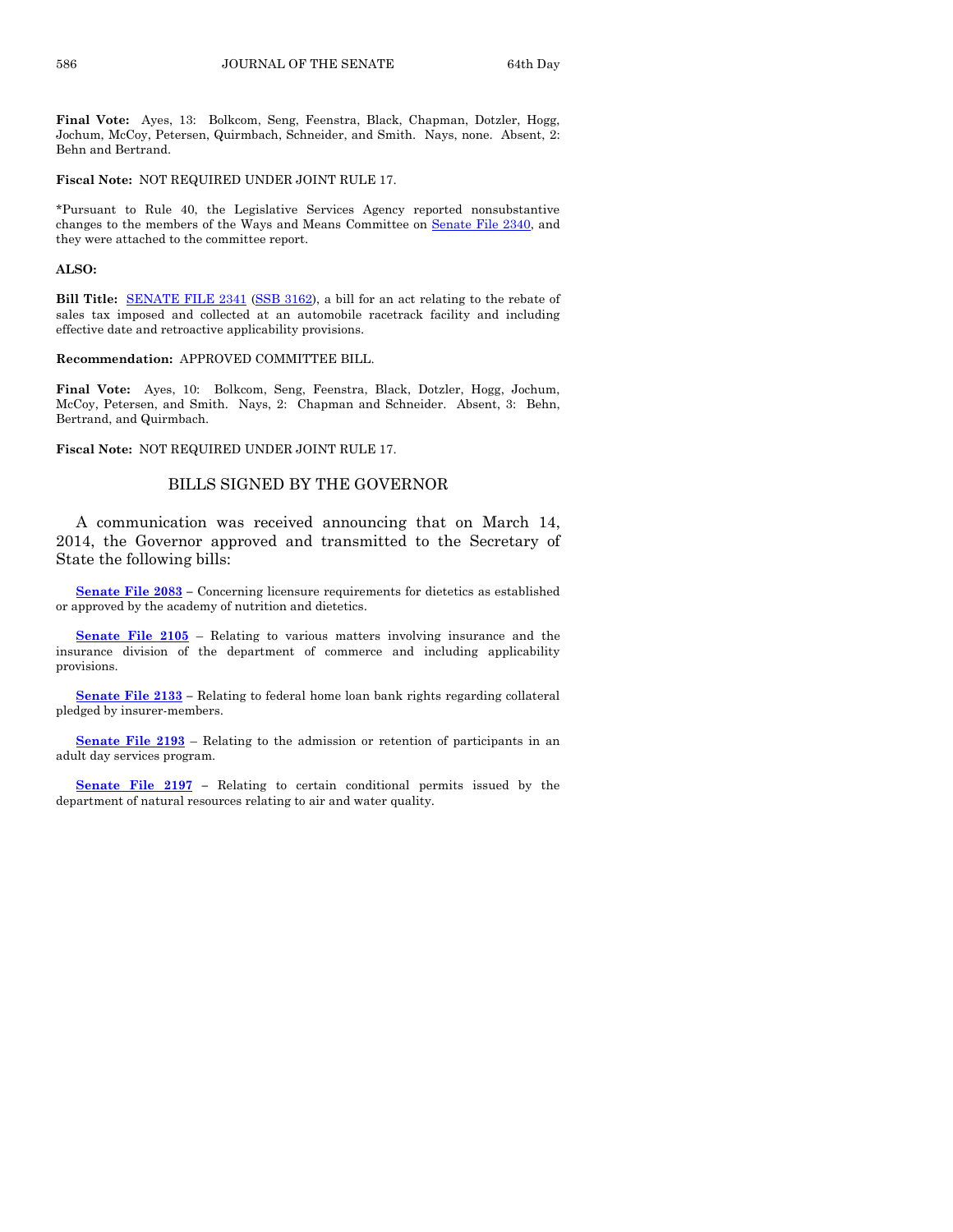**[Senate File 2205](http://coolice.legis.iowa.gov/Cool-ICE/default.asp?Category=billinfo&Service=Billbook&frame=1&GA=85&hbill=SF2205) –** Relating to matters under the purview of the credit union division of the department of commerce, and including effective date provisions.

**[Senate File 2206](http://coolice.legis.iowa.gov/Cool-ICE/default.asp?Category=billinfo&Service=Billbook&frame=1&GA=85&hbill=SF2206) –** Concerning the Iowa finance authority in regard to the title guaranty program and private activity bonds.

**[Senate File 2230](http://coolice.legis.iowa.gov/Cool-ICE/default.asp?Category=billinfo&Service=Billbook&frame=1&GA=85&hbill=SF2230) –** Relating to education by providing technical corrections to revise references and to adjust language to reflect current state school finance practices, revising references to an accrediting agency, reestablishing a rulemaking provision relating to the beginning teacher mentoring and induction program, and providing for disposition and sale of certain school district property.

**[Senate File 2305](http://coolice.legis.iowa.gov/Cool-ICE/default.asp?Category=billinfo&Service=Billbook&frame=1&GA=85&hbill=SF2305) –**Relating to emergency management assistance in a disaster emergency concerning mutual aid arrangements and agreements.

#### APPOINTMENT

The following appointee was submitted to the Secretary of the Senate for Senate confirmation (all appointees are submitted as **members** unless otherwise specified):

#### BY THE GOVERNOR

TERM

MENTAL HEALTH RISK POOL BOARD (426B.5(2)(c)) Mechelle Dhondt, Cedar Rapids 05/01/2014 – 04/30/2017

The appointment was referred to the committee on **Rules and Administration**.

# REPORT OF THE COMMITTEE ON RULES AND ADMINISTRATION

The committee on Rules and Administration referred the following Governor's appointment to a state board, commission, or department to Senate standing committee, as indicated for investigation on March 17, 2014:

#### **LOCAL GOVERNMENT**

Mechelle Dhondt – Mental Health Risk Pool Board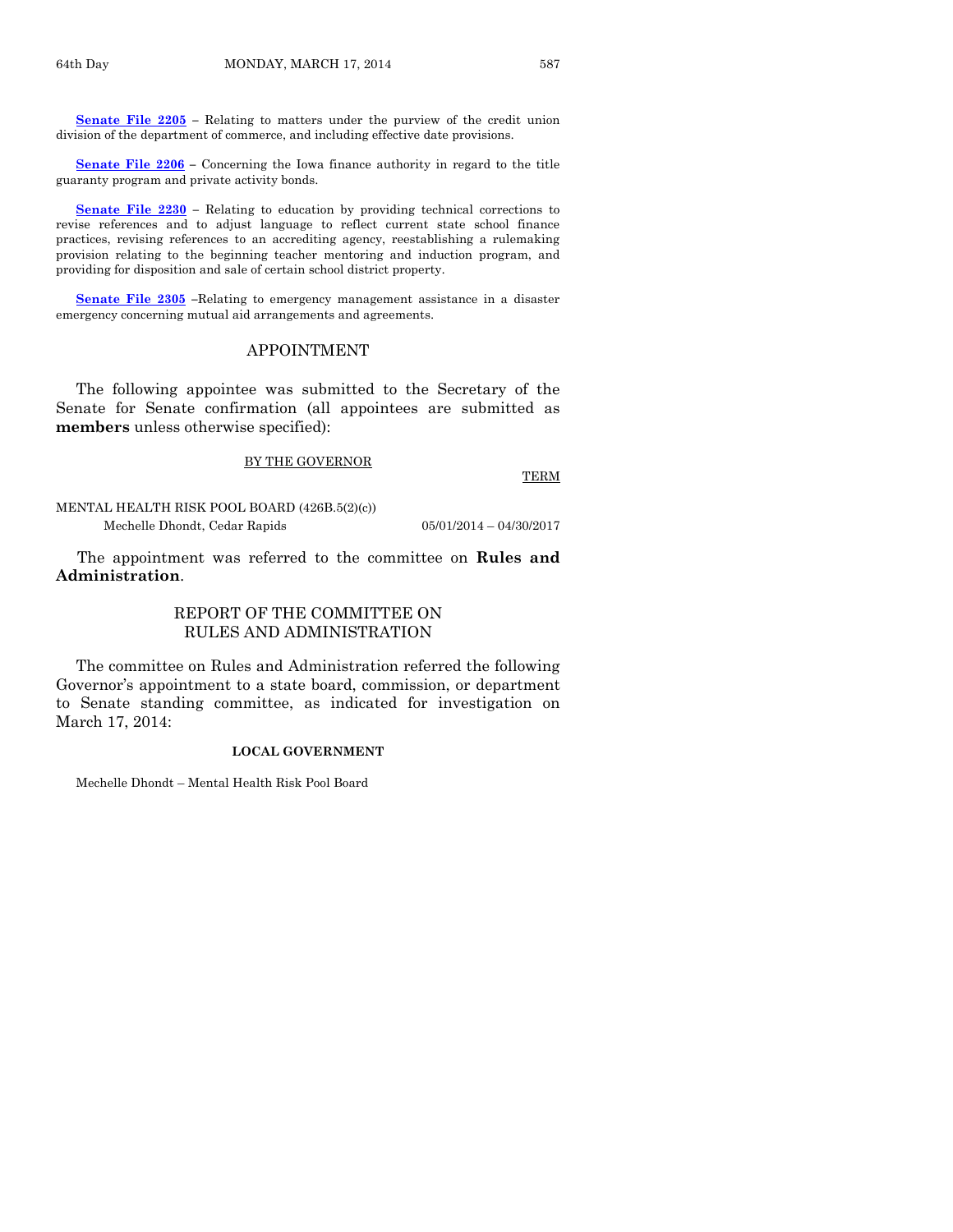# GOVERNOR'S APPOINTEES PLACED ON EN BLOC CONFIRMATION CALENDAR

The following appointees, assigned to standing committees for investigation, were placed on the En Bloc Confirmation Calendar with recommendation for confirmation:

#### **HUMAN RESOURCES**

Mark Hargrafen – Child Advocacy Board Gerald Magee – Child Advocacy Board Beth Myers – Child Advocacy Board Michael Steele – Child Advocacy Board

Gary Schriver – Commission of Persons with Disabilities

Joseph Hutter – Healthy and Well Kids in Iowa (HAWK-I) Board Mary Mincer Hansen – Healthy and Well Kids in Iowa (HAWK-I) Board

Alexa Heffernan – Council on Human Services

Alejandro Pino – Commission of Latino Affairs Gloria Rodriguez – Commission of Latino Affairs Ramon Rodriguez – Commission of Latino Affairs Elle Victoria-Gray – Commission of Latino Affairs

Thomas Bouska – Mental Health and Disability Services Commission Marsha Edgington – Mental Health and Disability Services Commission Lynn Grobe – Mental Health and Disability Services Commission

Brian Pins – Commission on Tobacco Use Prevention and Control Michele Sandquist – Tobacco Use Prevention and Control Mikki Stier – Tobacco Use Prevention and Control

#### **STATE GOVERNMENT**

Veronica Sutton – Commission on the Status of African Americans Madai Taylor – Commission on the Status of African Americans

John Anderson – Board of Barbering

Frank Ballantini – Boiler and Pressure Vessel Board Thomas Dye – Boiler and Pressure Vessel Board Lynne Rush – Boiler and Pressure Vessel Board

Rex Jones – Board of Chiropractic Lorraine May – Board of Chiropractic Nancy Netolicky – Board of Chiropractic

Mary Clausen – Board of Cosmetology Arts and Sciences Jacquelyn Hein – Board of Cosmetology Arts and Sciences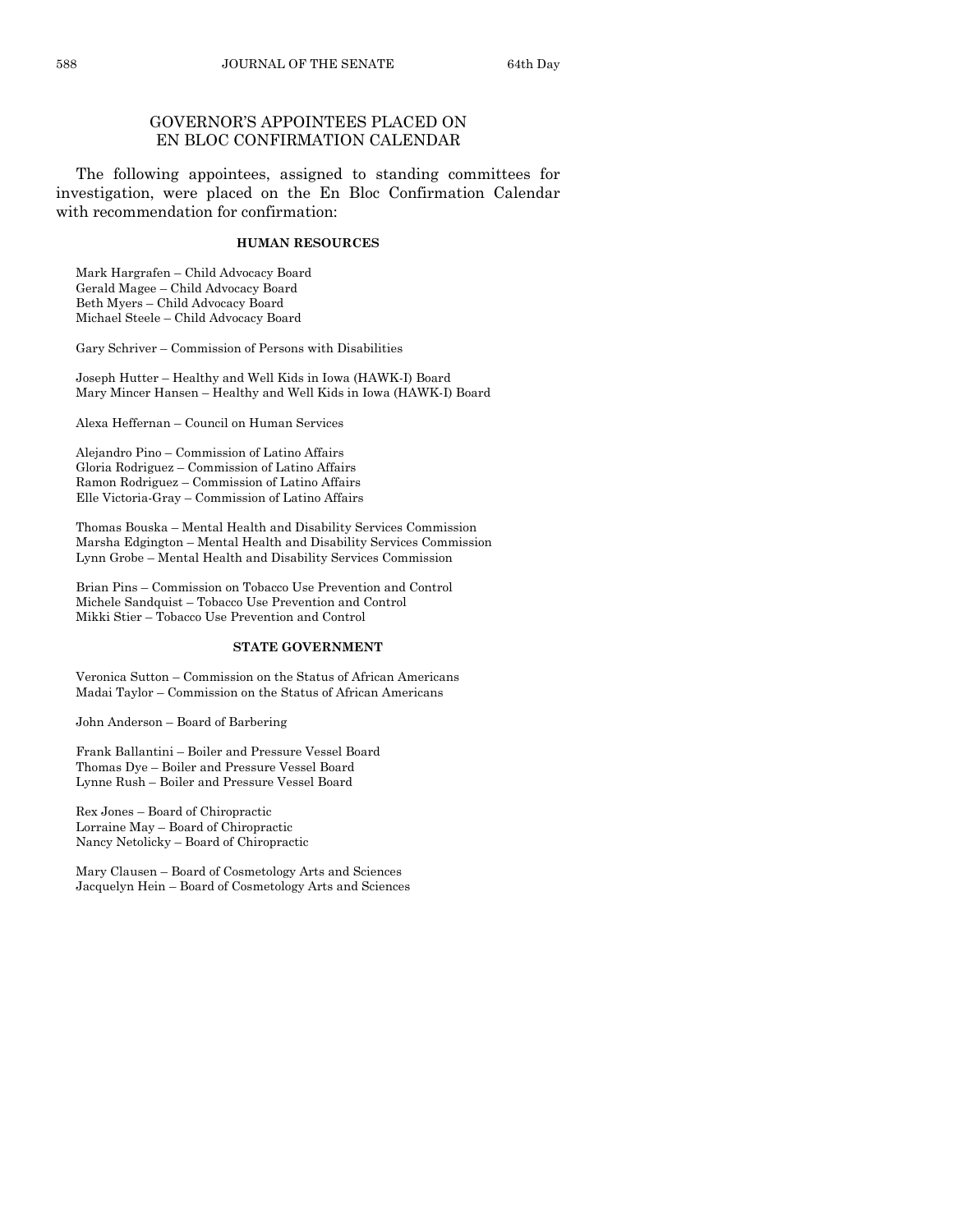Lois Leytem – Board of Cosmetology Arts and Sciences Jeffrey Porter – Board of Cosmetology Arts and Sciences Nicole Russell – Board of Cosmetology Arts and Sciences

Justin Carleton – Elevator Safety Board Jeremy Musil – Elevator Safety Board

Catherine Dangelser – Board of Hearing Aid Dispensers Jon McAvoy – Board of Hearing Aid Dispensers

Dorothy Fowles – Interior Design Examining Board Scott Hatfield – Interior Design Examining Board

Jon Ahrendsen – Board of Physician Assistants Peter Stopulos – Board of Physician Assistants

John Bennett – Board of Podiatry Gerald Edgar – Board of Podiatry

Gene Nelsen – Real Estate Appraiser Examining Board Caryl Swaim – Real Estate Appraiser Examining Board

Janet DeMott – Real Estate Commission John Goede – Real Estate Commission Helen Kimes – Real Estate Commission Michael Telford – Real Estate Commission

Keith Leonard – Iowa Board of Veterinary Medicine Ann Werner – Iowa Board of Veterinary Medicine

Thomas Carnahan – Commission on the Status of Women Rachelle Hunt Russian – Commission on the Status of Women Phyllis Peters – Commission on the Status of Women Aaron Sewell – Commission on the Status of Women Sherill Whisenand – Commission on the Status of Women

#### REFERRAL TO INDIVIDUAL CONFIRMATION CALENDAR

MADAM PRESIDENT: Pursuant to Senate Rule 59, I hereby request that the following name be removed from the "En Bloc Confirmation Calendar" and placed on the "Individual Confirmation Calendar":

Mike Cormack – Public Employment Relations Board

DICK L. DEARDEN